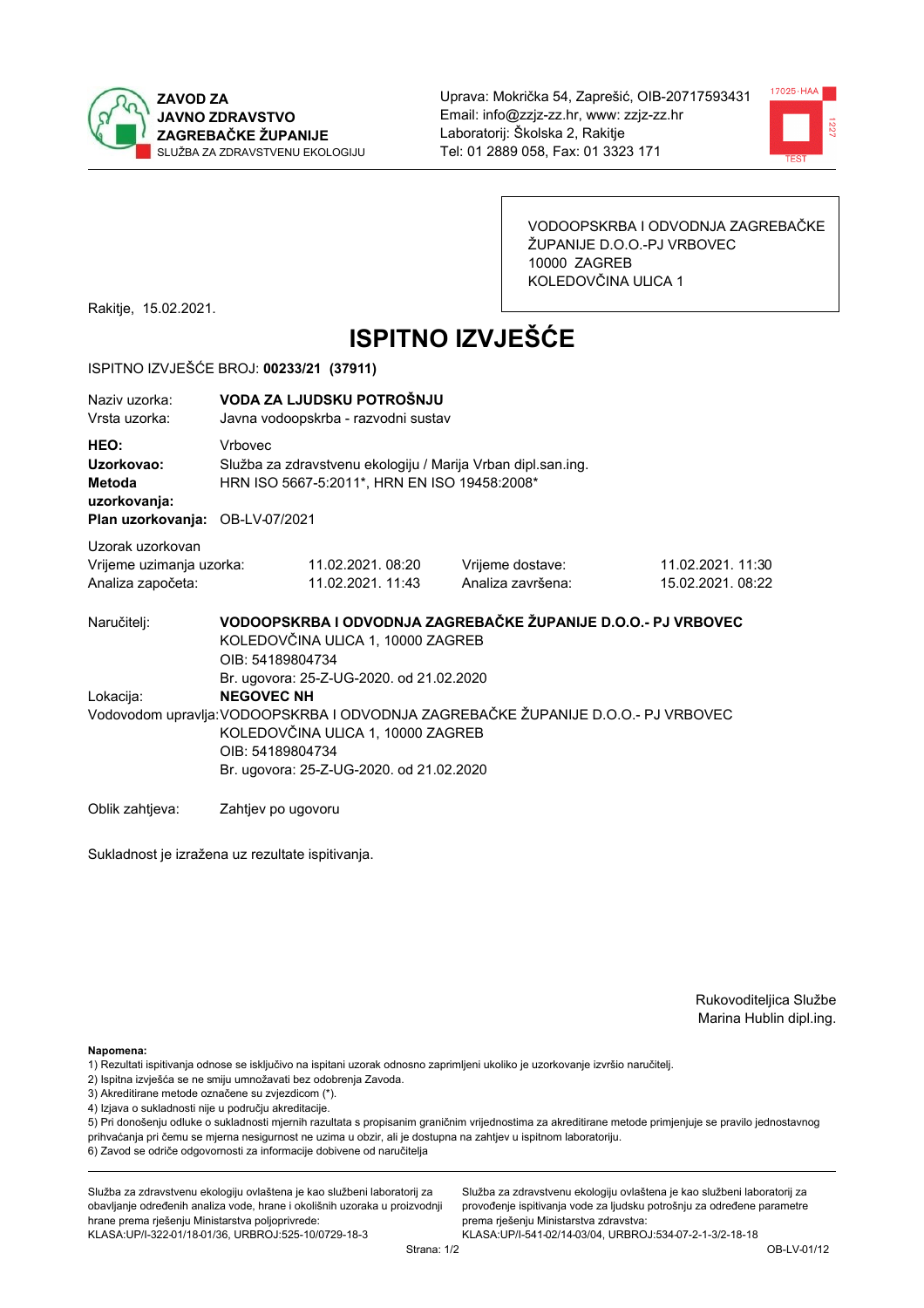## **REZULTATI ISPITIVANJA:**

| Pokazatelj                | <b>Metoda</b>                           | <b>MJ</b>                   | <b>Rezultatt</b> | MDK**       | <b>Sukladno</b> |
|---------------------------|-----------------------------------------|-----------------------------|------------------|-------------|-----------------|
| Temperatura               | Standard Methods 21st Ed.<br>2005.2550B | $^{\circ}$ C                | 7,3              | 25          | <b>DA</b>       |
| Slobodni rezidualni klor  | HRN EN ISO 7393-2:2018*                 | $mg/L$ Cl <sub>2</sub>      | 0, 10            | 0,5         | DA              |
| Boja                      | HRN EN ISO 7887:2012                    | mg/L Pt/Co skale            | < 5              | 20          | DA              |
| Mutnoća                   | HRN EN ISO 7027-1:2016*                 | NTU jedinica                | 0,27             | 4           | DA              |
| <b>Miris</b>              | HRN EN 1622:2008                        |                             | bez              | bez         | DA              |
| Okus                      | HRN EN 1622:2008                        |                             | bez              | bez         | DA              |
| pH                        | HRN EN ISO 10523:2012*                  | pH jedinica                 | 7,5              | $6,5 - 9,5$ | <b>DA</b>       |
| Temp.pri određivanju pH   |                                         | $\overline{c}$              | 12,3             |             |                 |
| Elektrovodljivost         | HRN EN 27888:2008*                      | µScm <sup>-1</sup> pri 20°C | 509              | 2.500       | DA              |
| Utrošak KMnO <sub>4</sub> | HRN EN ISO 8467:2001                    | mg/L O <sub>2</sub>         | 0,6              | 5,0         | DA              |
| Kloridi                   | HRN EN ISO 10304-1:2009*                | mg/L CI                     | 11,5             | 250,0       | DA              |
| Nitriti                   | HRN EN ISO 10304-1:2009*                | mg/L $(NO2)$                | < 0,050          | 0,50        | DA              |
| Nitrati                   | HRN EN ISO 10304-1:2009*                | mg/L (NO <sub>3</sub> )     | 6,1              | 50          | DA              |
| Amonij                    | HRN ISO 7150-1:1998*                    | $mg/L(NH_A^+)$              | 0,27             | 0,50        | DA              |

trezultat izražen kao manje od (<) odnosi se na granicu kvantifikacije

\*\*maksimalno dozvoljena koncentracija

### Izjava o sukladnosti

Prema ispitanim parametrima uzorak vode JE SUKLADAN zahtjevima članka 5. Zakona o vodi za ljudsku potrošnju (NN 56/2013, 64/2015, 104/2017, 115/2018, 16/2020) i priloga I Pravilnika o parametrima sukladnosti, metodama analize, monitoringu i planovima sigurnosti vode za ljudsku potrošnju te načinu vođenja registra pravnih osoba koje obavljaju djelatnost javne vodoopskrbe (NN 125/2017, 39/2020).

> Voditeljica Odsjeka Nikolina Ciban dipl.ing.

# Odsiek za mikrobiološka ispitivanja voda

## **REZULTATI ISPITIVANJA:**

| Pokazatelj             | <b>Metoda</b>           | <b>MJ</b>   | <b>Rezultat</b> | MDK** | Sukladno |
|------------------------|-------------------------|-------------|-----------------|-------|----------|
| Ukupni koliformi       | HRN EN ISO 9308-1:2014* | broj/100 mL |                 | 0     | DA       |
| Escherichia coli       | HRN EN ISO 9308-1:2014* | broj/100 mL | < 1             | 0     | DA       |
| Enterokoki             | HRN EN ISO 7899-2:2000* | broj/100 mL | < 1             | 0     | DA       |
| Pseudomonas aeruginosa | HRN EN ISO 16266:2008*  | broj/100 mL | < 1             | 0     | DA       |
| Aerobne bakt -36°C/48h | HRN EN ISO 6222:2000*   | broj/1 mL   | < 1             | 100   | DA       |
| Aerobne bakt -22°C/72h | HRN EN ISO 6222:2000*   | broj/1 mL   | < 1             | 100   | DA       |

\*\*maksimalno dozvoljena koncentracija

#### Izjava o sukladnosti

Prema ispitanim parametrima uzorak vode JE SUKLADAN zahtjevima članka 5. Zakona o vodi za ljudsku potrošnju (NN 56/2013, 64/2015, 104/2017, 115/2018, 16/2020) i priloga I Pravilnika o parametrima sukladnosti, metodama analize, monitoringu i planovima sigurnosti vode za ljudsku potrošnju te načinu vođenja registra pravnih osoba koje obavljaju djelatnost javne vodoopskrbe (NN 125/2017, 39/2020).

> Voditeljica Odsjeka Marina Hublin dipl.ing.

### KRAJ ISPITNOG IZVJEŠĆA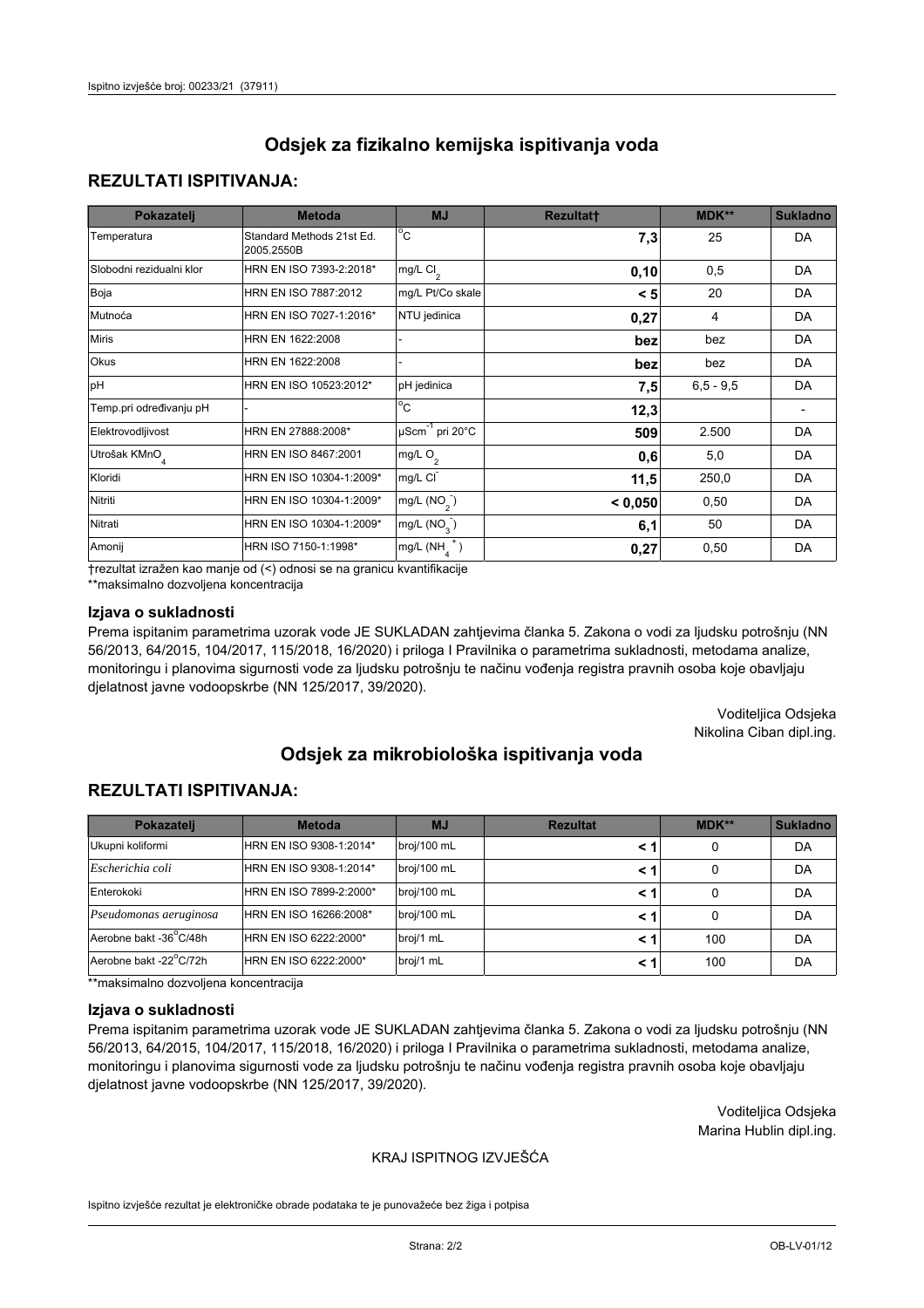



VODOOPSKRBA I ODVODNJA ZAGREBAČKE ŽUPANIJE D.O.O.-PJ VRBOVEC 10000 ZAGREB KOLEDOVČINA ULICA 1

Rakitje, 15.02.2021.

# **ISPITNO IZVJEŠĆE**

### ISPITNO IZVJEŠĆE BROJ: 00234/21 (37912)

| Naziy uzorka:<br>Vrsta uzorka:                                                  |                  | VODA ZA LJUDSKU POTROŠNJU<br>Javna vodoopskrba - razvodni sustav                                             |                                                                                   |                                       |  |  |
|---------------------------------------------------------------------------------|------------------|--------------------------------------------------------------------------------------------------------------|-----------------------------------------------------------------------------------|---------------------------------------|--|--|
| HEO:<br>Uzorkovao:<br>Metoda<br>uzorkovanja:<br>Plan uzorkovanja: OB-LV-07/2021 | <b>Vrhovec</b>   | Služba za zdravstvenu ekologiju / Marija Vrban dipl.san.ing.<br>HRN ISO 5667-5:2011*, HRN EN ISO 19458:2008* |                                                                                   |                                       |  |  |
|                                                                                 |                  |                                                                                                              |                                                                                   |                                       |  |  |
| Uzorak uzorkovan<br>Vrijeme uzimanja uzorka:<br>Analiza započeta:               |                  | 11.02.2021.08:37<br>11.02.2021. 11:43                                                                        | Vrijeme dostave:<br>Analiza završena:                                             | 11.02.2021. 11:30<br>15.02.2021.08:22 |  |  |
| Naručiteli:                                                                     | OIB: 54189804734 | KOLEDOVČINA ULICA 1, 10000 ZAGREB<br>Br. ugovora: 25-Z-UG-2020. od 21.02.2020                                | VODOOPSKRBA I ODVODNJA ZAGREBAČKE ŽUPANIJE D.O.O.- PJ VRBOVEC                     |                                       |  |  |
| Lokacija:                                                                       |                  | PIK, 1. SVIBNJA NH                                                                                           |                                                                                   |                                       |  |  |
|                                                                                 | OIB: 54189804734 | KOLEDOVČINA ULICA 1, 10000 ZAGREB<br>Br. ugovora: 25-Z-UG-2020. od 21.02.2020                                | Vodovodom upravlja: VODOOPSKRBA I ODVODNJA ZAGREBAČKE ŽUPANIJE D.O.O.- PJ VRBOVEC |                                       |  |  |
| Oblik zahtieva:                                                                 |                  | Zahtjev po ugovoru                                                                                           |                                                                                   |                                       |  |  |

Sukladnost je izražena uz rezultate ispitivanja.

Rukovoditeljica Službe Marina Hublin dipl.ing.

Napomena:

- 1) Rezultati ispitivanja odnose se isključivo na ispitani uzorak odnosno zaprimljeni ukoliko je uzorkovanje izvršio naručiteli.
- 2) Ispitna izvješća se ne smiju umnožavati bez odobrenja Zavoda.
- 3) Akreditirane metode označene su zvjezdicom (\*).
- 4) Izjava o sukladnosti nije u području akreditacije.

5) Pri donošenju odluke o sukladnosti mjernih razultata s propisanim graničnim vrijednostima za akreditirane metode primjenjuje se pravilo jednostavnog prihvaćanja pri čemu se mjerna nesigurnost ne uzima u obzir, ali je dostupna na zahtjev u ispitnom laboratoriju.

6) Zavod se odriče odgovornosti za informacije dobivene od naručitelja

Služba za zdravstvenu ekologiju ovlaštena je kao službeni laboratorij za obavljanje određenih analiza vode, hrane i okolišnih uzoraka u proizvodnji hrane prema rješenju Ministarstva poljoprivrede: KLASA: UP/I-322-01/18-01/36, URBROJ: 525-10/0729-18-3

Služba za zdravstvenu ekologiju ovlaštena je kao službeni laboratorij za provođenje ispitivanja vode za ljudsku potrošnju za određene parametre prema riešenju Ministarstva zdravstva: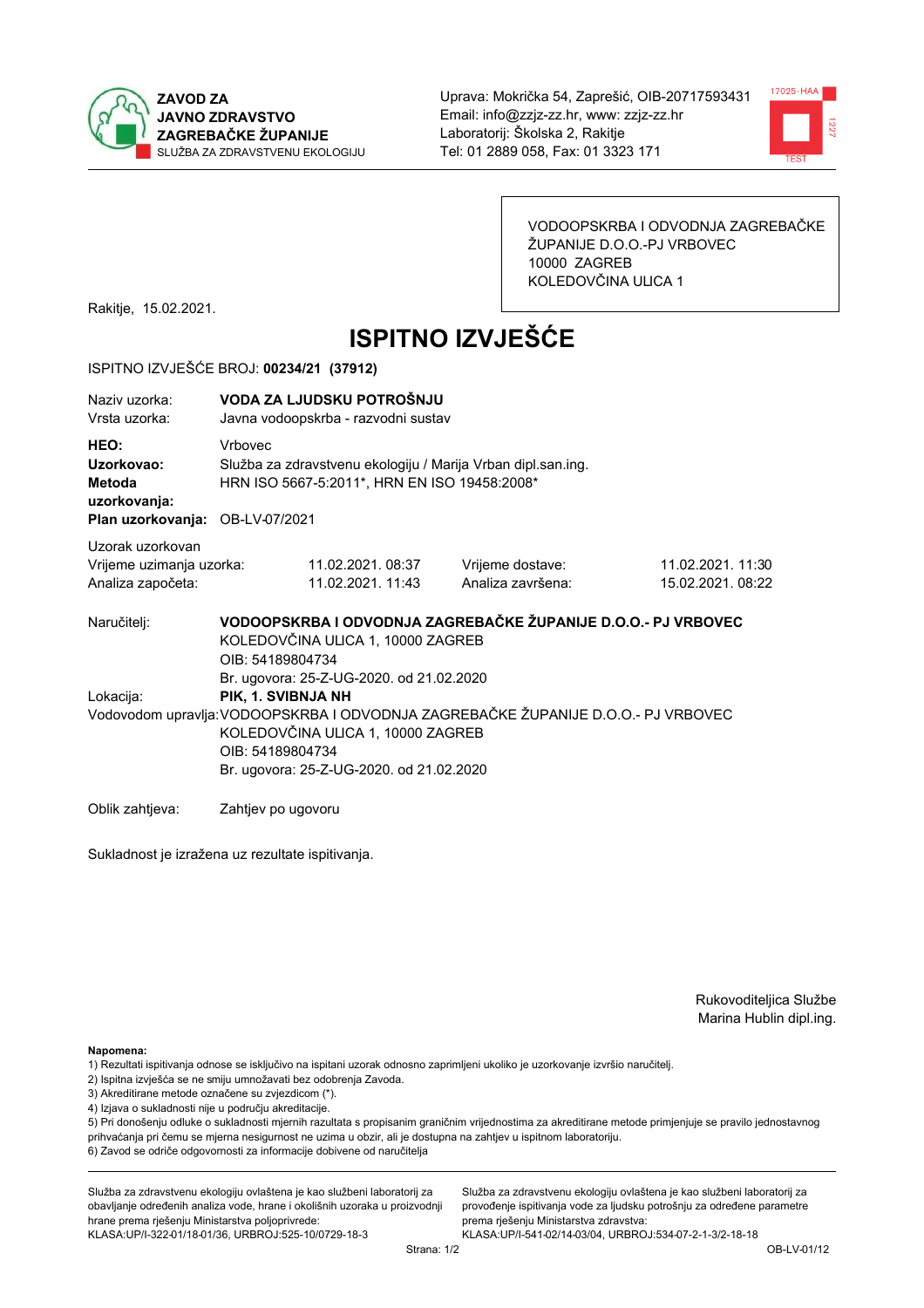## **REZULTATI ISPITIVANJA:**

| Pokazatelj                | <b>Metoda</b>                           | <b>MJ</b>                   | <b>Rezultatt</b> | MDK**         | <b>Sukladno</b> |
|---------------------------|-----------------------------------------|-----------------------------|------------------|---------------|-----------------|
| Temperatura               | Standard Methods 21st Ed.<br>2005.2550B | $^{\circ}$ C                | 7,1              | 25            | DA              |
| Slobodni rezidualni klor  | HRN EN ISO 7393-2:2018*                 | $mg/L$ Cl <sub>2</sub>      | 0,30             | 0,5           | DA              |
| Boja                      | HRN EN ISO 7887:2012                    | mg/L Pt/Co skale            | < 5              | 20            | DA              |
| Mutnoća                   | HRN EN ISO 7027-1:2016*                 | NTU jedinica                | 0,27             | 4             | DA              |
| <b>Miris</b>              | HRN EN 1622:2008                        |                             | bez              | bez           | DA              |
| Okus                      | HRN EN 1622:2008                        |                             | bez              | bez           | DA              |
| pH                        | HRN EN ISO 10523:2012*                  | pH jedinica                 | 7,6              | $6, 5 - 9, 5$ | <b>DA</b>       |
| Temp.pri određivanju pH   |                                         | $\overline{c}$              | 10,7             |               |                 |
| Elektrovodljivost         | HRN EN 27888:2008*                      | µScm <sup>-1</sup> pri 20°C | 607              | 2.500         | DA              |
| Utrošak KMnO <sub>4</sub> | HRN EN ISO 8467:2001                    | mg/L O <sub>2</sub>         | 0,7              | 5,0           | DA              |
| Kloridi                   | HRN EN ISO 10304-1:2009*                | mg/L CI                     | 11,3             | 250,0         | DA              |
| Nitriti                   | HRN EN ISO 10304-1:2009*                | mg/L $(NO2)$                | < 0,050          | 0,50          | DA              |
| Nitrati                   | HRN EN ISO 10304-1:2009*                | mg/L (NO <sub>3</sub> )     | 5,9              | 50            | <b>DA</b>       |
| Amonij                    | HRN ISO 7150-1:1998*                    | $mg/L(NH_A^+)$              | 0,41             | 0,50          | DA              |

trezultat izražen kao manje od (<) odnosi se na granicu kvantifikacije

\*\*maksimalno dozvoljena koncentracija

### Izjava o sukladnosti

Prema ispitanim parametrima uzorak vode JE SUKLADAN zahtjevima članka 5. Zakona o vodi za ljudsku potrošnju (NN 56/2013, 64/2015, 104/2017, 115/2018, 16/2020) i priloga I Pravilnika o parametrima sukladnosti, metodama analize, monitoringu i planovima sigurnosti vode za ljudsku potrošnju te načinu vođenja registra pravnih osoba koje obavljaju djelatnost javne vodoopskrbe (NN 125/2017, 39/2020).

> Voditeljica Odsjeka Nikolina Ciban dipl.ing.

# Odsiek za mikrobiološka ispitivanja voda

## **REZULTATI ISPITIVANJA:**

| Pokazatelj             | <b>Metoda</b>           | <b>MJ</b>   | <b>Rezultat</b> | $MDK**$ | <b>Sukladno</b> |
|------------------------|-------------------------|-------------|-----------------|---------|-----------------|
| Ukupni koliformi       | HRN EN ISO 9308-1:2014* | broj/100 mL | < 1             | 0       | DA              |
| Escherichia coli       | HRN EN ISO 9308-1:2014* | broj/100 mL | < 1             | 0       | DA              |
| Enterokoki             | HRN EN ISO 7899-2:2000* | broj/100 mL | < 1             |         | DA              |
| Pseudomonas aeruginosa | HRN EN ISO 16266:2008*  | broj/100 mL | < 1             | 0       | DA              |
| Aerobne bakt -36°C/48h | HRN EN ISO 6222:2000*   | broj/1 mL   | < 1             | 100     | DA              |
| Aerobne bakt -22°C/72h | HRN EN ISO 6222:2000*   | broj/1 mL   | < 1             | 100     | DA              |

\*\*maksimalno dozvoljena koncentracija

#### Izjava o sukladnosti

Prema ispitanim parametrima uzorak vode JE SUKLADAN zahtjevima članka 5. Zakona o vodi za ljudsku potrošnju (NN 56/2013, 64/2015, 104/2017, 115/2018, 16/2020) i priloga I Pravilnika o parametrima sukladnosti, metodama analize, monitoringu i planovima sigurnosti vode za ljudsku potrošnju te načinu vođenja registra pravnih osoba koje obavljaju djelatnost javne vodoopskrbe (NN 125/2017, 39/2020).

> Voditeljica Odsjeka Marina Hublin dipl.ing.

### KRAJ ISPITNOG IZVJEŠĆA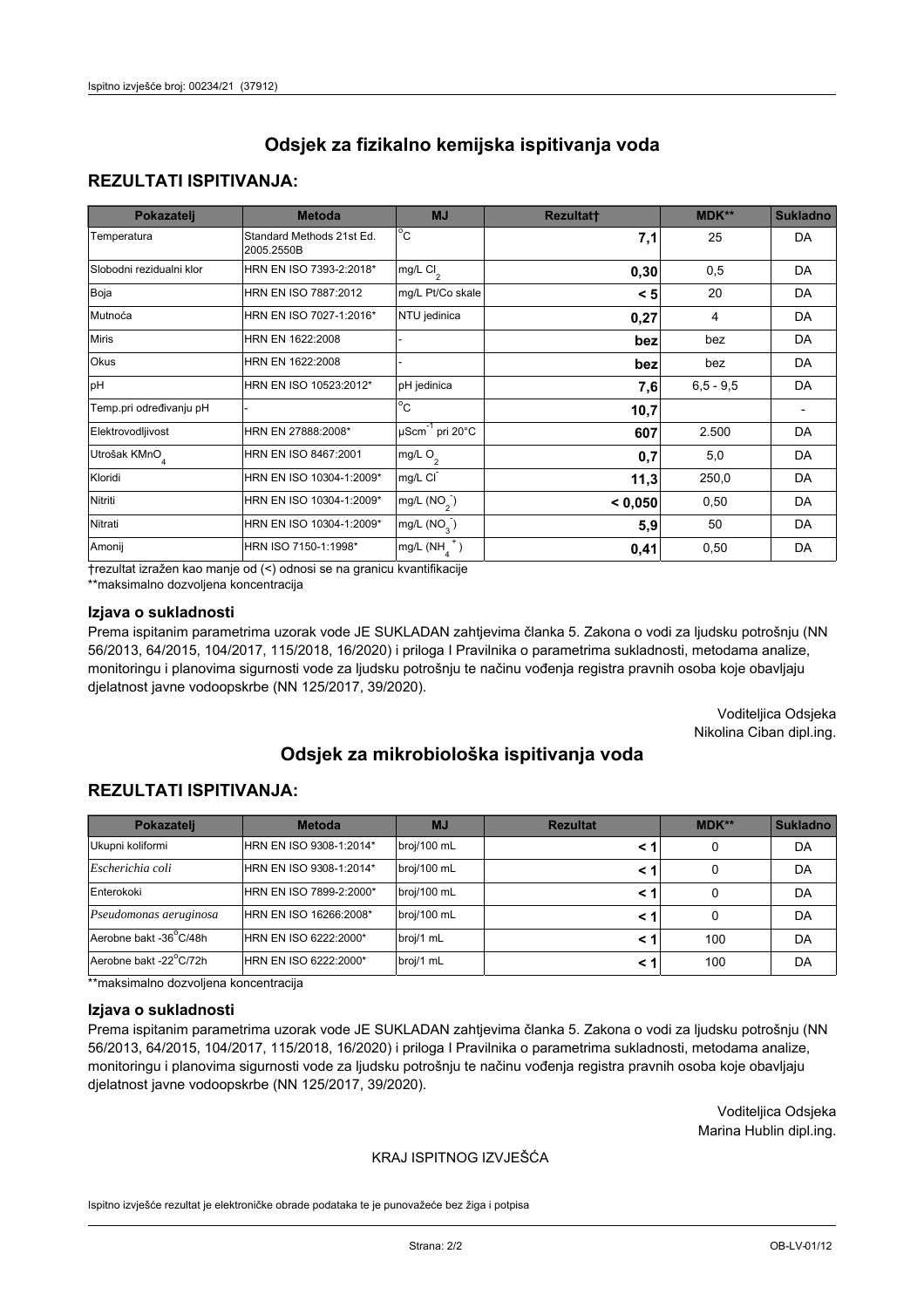



VODOOPSKRBA I ODVODNJA ZAGREBAČKE ŽUPANIJE D.O.O.-PJ VRBOVEC 10000 ZAGREB KOLEDOVČINA ULICA 1

Rakitje, 15.02.2021.

# **ISPITNO IZVJEŠĆE**

### ISPITNO IZVJEŠĆE BROJ: 00235/21 (37913)

| Naziv uzorka:<br>Vrsta uzorka:                                                  |                                                                                                                                                                                                                                                                   | VODA ZA LJUDSKU POTROŠNJU<br>Javna vodoopskrba - razvodni sustav                                             |                                                               |                                       |  |  |
|---------------------------------------------------------------------------------|-------------------------------------------------------------------------------------------------------------------------------------------------------------------------------------------------------------------------------------------------------------------|--------------------------------------------------------------------------------------------------------------|---------------------------------------------------------------|---------------------------------------|--|--|
| HEO:<br>Uzorkovao:<br>Metoda<br>uzorkovanja:<br>Plan uzorkovanja: OB-LV-07/2021 | Vrbovec                                                                                                                                                                                                                                                           | Služba za zdravstvenu ekologiju / Marija Vrban dipl.san.ing.<br>HRN ISO 5667-5:2011*, HRN EN ISO 19458:2008* |                                                               |                                       |  |  |
| Uzorak uzorkovan<br>Vrijeme uzimanja uzorka:<br>Analiza započeta:               |                                                                                                                                                                                                                                                                   | 11.02.2021.08:45<br>11.02.2021. 11:44                                                                        | Vrijeme dostave:<br>Analiza završena:                         | 11.02.2021. 11:30<br>15.02.2021.08:22 |  |  |
| Naručitelj:                                                                     | OIB: 54189804734                                                                                                                                                                                                                                                  | KOLEDOVČINA ULICA 1, 10000 ZAGREB                                                                            | VODOOPSKRBA I ODVODNJA ZAGREBAČKE ŽUPANIJE D.O.O.- PJ VRBOVEC |                                       |  |  |
| Lokacija:                                                                       | Br. ugovora: 25-Z-UG-2020. od 21.02.2020<br>VRBOVEC, KOLODVORSKA UL. NH<br>Vodovodom upravlja: VODOOPSKRBA I ODVODNJA ZAGREBAČKE ŽUPANIJE D.O.O.- PJ VRBOVEC<br>KOLEDOVČINA ULICA 1, 10000 ZAGREB<br>OIB: 54189804734<br>Br. ugovora: 25-Z-UG-2020. od 21.02.2020 |                                                                                                              |                                                               |                                       |  |  |
| Oblik zahtjeva:                                                                 | Zahtjev po ugovoru                                                                                                                                                                                                                                                |                                                                                                              |                                                               |                                       |  |  |

Sukladnost je izražena uz rezultate ispitivanja.

Rukovoditeljica Službe Marina Hublin dipl.ing.

Napomena:

- 1) Rezultati ispitivanja odnose se isključivo na ispitani uzorak odnosno zaprimljeni ukoliko je uzorkovanje izvršio naručiteli.
- 2) Ispitna izvješća se ne smiju umnožavati bez odobrenja Zavoda.
- 3) Akreditirane metode označene su zvjezdicom (\*).
- 4) Izjava o sukladnosti nije u području akreditacije.

5) Pri donošenju odluke o sukladnosti mjernih razultata s propisanim graničnim vrijednostima za akreditirane metode primjenjuje se pravilo jednostavnog prihvaćanja pri čemu se mjerna nesigurnost ne uzima u obzir, ali je dostupna na zahtjev u ispitnom laboratoriju.

6) Zavod se odriče odgovornosti za informacije dobivene od naručitelja

Služba za zdravstvenu ekologiju ovlaštena je kao službeni laboratorij za obavljanje određenih analiza vode, hrane i okolišnih uzoraka u proizvodnji hrane prema rješenju Ministarstva poljoprivrede: KLASA: UP/I-322-01/18-01/36, URBROJ: 525-10/0729-18-3

Služba za zdravstvenu ekologiju ovlaštena je kao službeni laboratorij za provođenje ispitivanja vode za ljudsku potrošnju za određene parametre prema riešenju Ministarstva zdravstva: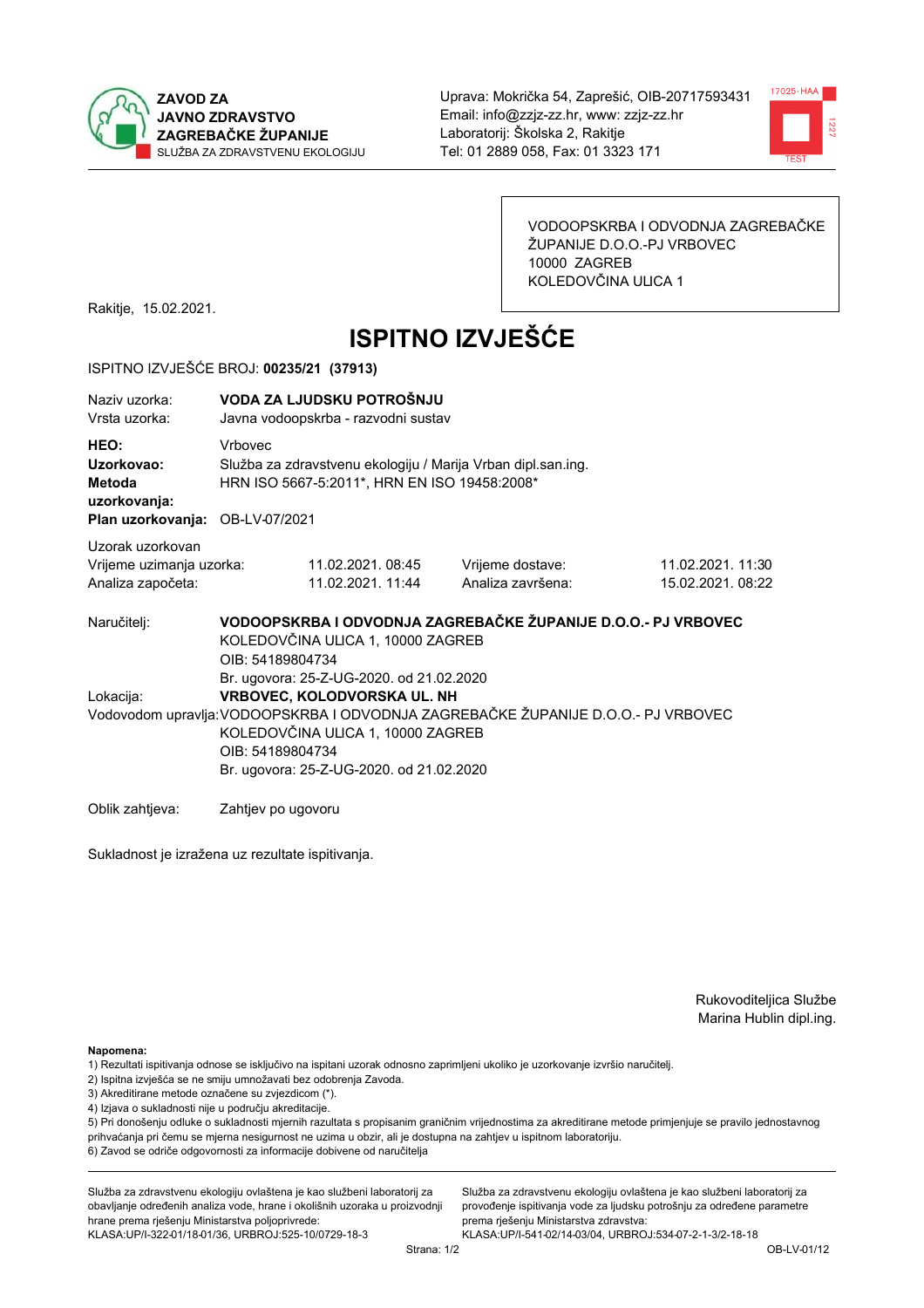## **REZULTATI ISPITIVANJA:**

| Pokazatelj                | <b>Metoda</b>                           | <b>MJ</b>                   | <b>Rezultatt</b> | MDK**       | <b>Sukladno</b> |
|---------------------------|-----------------------------------------|-----------------------------|------------------|-------------|-----------------|
| Temperatura               | Standard Methods 21st Ed.<br>2005.2550B | $^{\circ}$ C                | 7,3              | 25          | <b>DA</b>       |
| Slobodni rezidualni klor  | HRN EN ISO 7393-2:2018*                 | $mg/L$ Cl <sub>2</sub>      | 0,32             | 0,5         | DA              |
| Boja                      | HRN EN ISO 7887:2012                    | mg/L Pt/Co skale            | < 5              | 20          | DA              |
| Mutnoća                   | HRN EN ISO 7027-1:2016*                 | NTU jedinica                | 0,28             | 4           | DA              |
| <b>Miris</b>              | HRN EN 1622:2008                        |                             | bez              | bez         | DA              |
| Okus                      | HRN EN 1622:2008                        |                             | bez              | bez         | DA              |
| pH                        | HRN EN ISO 10523:2012*                  | pH jedinica                 | 7,6              | $6,5 - 9,5$ | <b>DA</b>       |
| Temp.pri određivanju pH   |                                         | $\overline{c}$              | 10,8             |             |                 |
| Elektrovodljivost         | HRN EN 27888:2008*                      | µScm <sup>-1</sup> pri 20°C | 599              | 2.500       | DA              |
| Utrošak KMnO <sub>4</sub> | HRN EN ISO 8467:2001                    | mg/L O <sub>2</sub>         | 0,6              | 5,0         | DA              |
| Kloridi                   | HRN EN ISO 10304-1:2009*                | mg/L CI                     | 11,2             | 250,0       | DA              |
| Nitriti                   | HRN EN ISO 10304-1:2009*                | mg/L $(NO2)$                | < 0,050          | 0,50        | DA              |
| Nitrati                   | HRN EN ISO 10304-1:2009*                | mg/L (NO <sub>3</sub> )     | 5,9              | 50          | DA              |
| Amonij                    | HRN ISO 7150-1:1998*                    | $mg/L(NH_A^+)$              | 0,37             | 0,50        | DA              |

trezultat izražen kao manje od (<) odnosi se na granicu kvantifikacije

\*\*maksimalno dozvoljena koncentracija

### Izjava o sukladnosti

Prema ispitanim parametrima uzorak vode JE SUKLADAN zahtjevima članka 5. Zakona o vodi za ljudsku potrošnju (NN 56/2013, 64/2015, 104/2017, 115/2018, 16/2020) i priloga I Pravilnika o parametrima sukladnosti, metodama analize, monitoringu i planovima sigurnosti vode za ljudsku potrošnju te načinu vođenja registra pravnih osoba koje obavljaju djelatnost javne vodoopskrbe (NN 125/2017, 39/2020).

> Voditeljica Odsjeka Nikolina Ciban dipl.ing.

# Odsiek za mikrobiološka ispitivanja voda

## **REZULTATI ISPITIVANJA:**

| Pokazatelj             | <b>Metoda</b>           | <b>MJ</b>   | <b>Rezultat</b> | MDK** | Sukladno |
|------------------------|-------------------------|-------------|-----------------|-------|----------|
| Ukupni koliformi       | HRN EN ISO 9308-1:2014* | broj/100 mL |                 | 0     | DA       |
| Escherichia coli       | HRN EN ISO 9308-1:2014* | broj/100 mL | < 1             | 0     | DA       |
| Enterokoki             | HRN EN ISO 7899-2:2000* | broj/100 mL | < 1             | 0     | DA       |
| Pseudomonas aeruginosa | HRN EN ISO 16266:2008*  | broj/100 mL | < 1             | 0     | DA       |
| Aerobne bakt -36°C/48h | HRN EN ISO 6222:2000*   | broj/1 mL   | < 1             | 100   | DA       |
| Aerobne bakt -22°C/72h | HRN EN ISO 6222:2000*   | broj/1 mL   | < 1             | 100   | DA       |

\*\*maksimalno dozvoljena koncentracija

#### Izjava o sukladnosti

Prema ispitanim parametrima uzorak vode JE SUKLADAN zahtjevima članka 5. Zakona o vodi za ljudsku potrošnju (NN 56/2013, 64/2015, 104/2017, 115/2018, 16/2020) i priloga I Pravilnika o parametrima sukladnosti, metodama analize, monitoringu i planovima sigurnosti vode za ljudsku potrošnju te načinu vođenja registra pravnih osoba koje obavljaju djelatnost javne vodoopskrbe (NN 125/2017, 39/2020).

> Voditeljica Odsjeka Marina Hublin dipl.ing.

### KRAJ ISPITNOG IZVJEŠĆA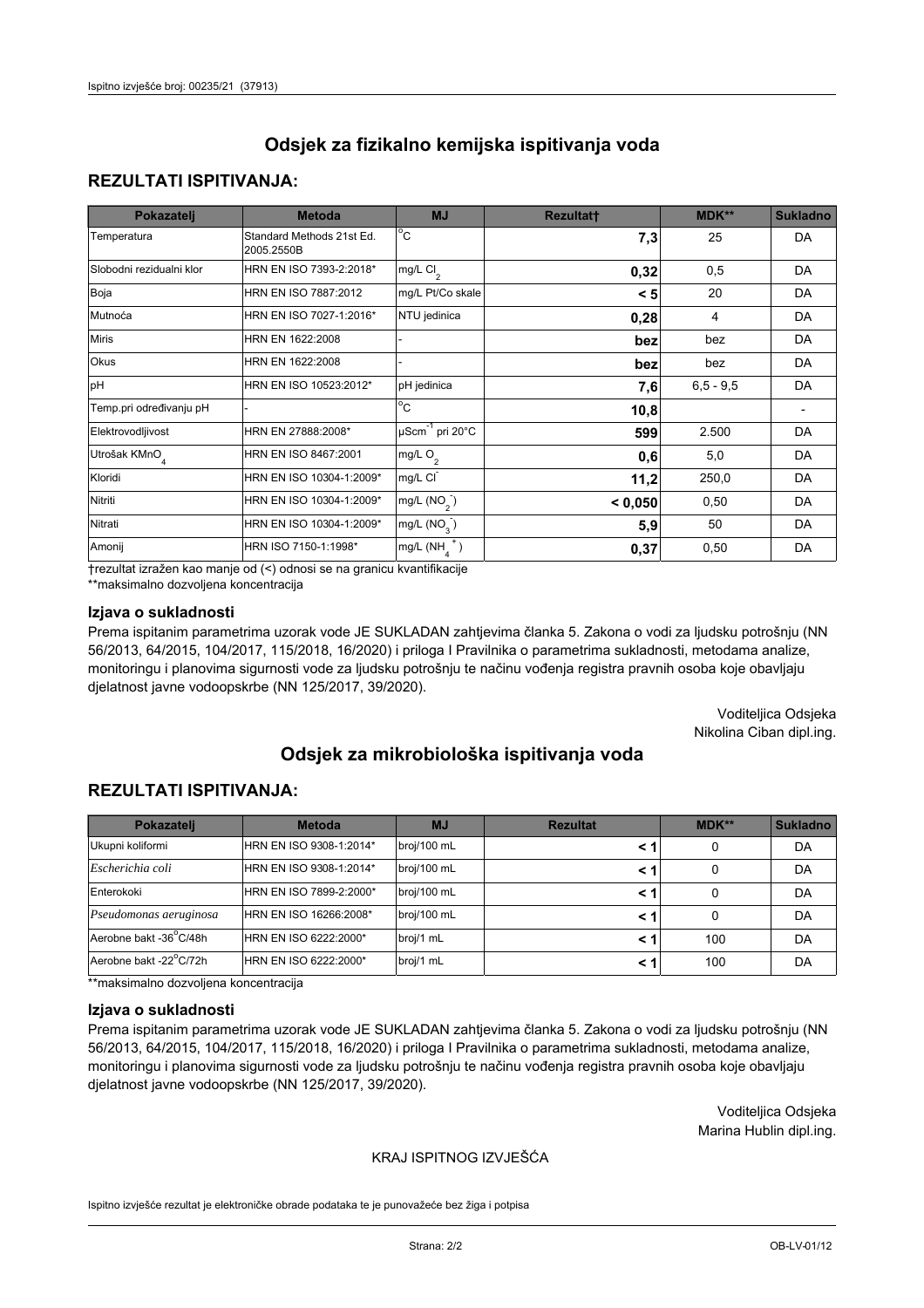



VODOOPSKRBA I ODVODNJA ZAGREBAČKE ŽUPANIJE D.O.O.-PJ VRBOVEC 10000 ZAGREB KOLEDOVČINA ULICA 1

Rakitje, 15.02.2021.

# **ISPITNO IZVJEŠĆE**

### ISPITNO IZVJEŠĆE BROJ: 00236/21 (37914)

| Naziv uzorka:<br>Vrsta uzorka:                                                  |                                                                                                                                                                                                                                                         | VODA ZA LJUDSKU POTROŠNJU<br>Javna vodoopskrba - razvodni sustav                                             |                                                               |                                       |  |  |
|---------------------------------------------------------------------------------|---------------------------------------------------------------------------------------------------------------------------------------------------------------------------------------------------------------------------------------------------------|--------------------------------------------------------------------------------------------------------------|---------------------------------------------------------------|---------------------------------------|--|--|
| HEO:<br>Uzorkovao:<br>Metoda<br>uzorkovanja:<br>Plan uzorkovanja: OB-LV-07/2021 | <b>Vrhovec</b>                                                                                                                                                                                                                                          | Služba za zdravstvenu ekologiju / Marija Vrban dipl.san.ing.<br>HRN ISO 5667-5:2011*, HRN EN ISO 19458:2008* |                                                               |                                       |  |  |
| Uzorak uzorkovan<br>Vrijeme uzimanja uzorka:<br>Analiza započeta:               |                                                                                                                                                                                                                                                         | 11.02.2021.08:55<br>11.02.2021. 11:44                                                                        | Vrijeme dostave:<br>Analiza završena:                         | 11.02.2021. 11:30<br>15.02.2021.08:22 |  |  |
| Naručitelj:                                                                     | OIB: 54189804734                                                                                                                                                                                                                                        | KOLEDOVČINA ULICA 1, 10000 ZAGREB                                                                            | VODOOPSKRBA I ODVODNJA ZAGREBAČKE ŽUPANIJE D.O.O.- PJ VRBOVEC |                                       |  |  |
| Lokacija:                                                                       | Br. ugovora: 25-Z-UG-2020. od 21.02.2020<br><b>POLJANA NH</b><br>Vodovodom upravlja: VODOOPSKRBA I ODVODNJA ZAGREBAČKE ŽUPANIJE D.O.O.- PJ VRBOVEC<br>KOLEDOVČINA ULICA 1, 10000 ZAGREB<br>OIB: 54189804734<br>Br. ugovora: 25-Z-UG-2020. od 21.02.2020 |                                                                                                              |                                                               |                                       |  |  |
| Oblik zahtjeva:                                                                 | Zahtjev po ugovoru                                                                                                                                                                                                                                      |                                                                                                              |                                                               |                                       |  |  |

Sukladnost je izražena uz rezultate ispitivanja.

Rukovoditeljica Službe Marina Hublin dipl.ing.

Napomena:

- 2) Ispitna izvješća se ne smiju umnožavati bez odobrenja Zavoda.
- 3) Akreditirane metode označene su zvjezdicom (\*).
- 4) Izjava o sukladnosti nije u području akreditacije.

5) Pri donošenju odluke o sukladnosti mjernih razultata s propisanim graničnim vrijednostima za akreditirane metode primjenjuje se pravilo jednostavnog prihvaćanja pri čemu se mjerna nesigurnost ne uzima u obzir, ali je dostupna na zahtjev u ispitnom laboratoriju.

6) Zavod se odriče odgovornosti za informacije dobivene od naručitelja

Služba za zdravstvenu ekologiju ovlaštena je kao službeni laboratorij za obavljanje određenih analiza vode, hrane i okolišnih uzoraka u proizvodnji hrane prema rješenju Ministarstva poljoprivrede: KLASA: UP/I-322-01/18-01/36, URBROJ: 525-10/0729-18-3

Služba za zdravstvenu ekologiju ovlaštena je kao službeni laboratorij za provođenje ispitivanja vode za ljudsku potrošnju za određene parametre prema riešenju Ministarstva zdravstva:

<sup>1)</sup> Rezultati ispitivanja odnose se isključivo na ispitani uzorak odnosno zaprimljeni ukoliko je uzorkovanje izvršio naručiteli.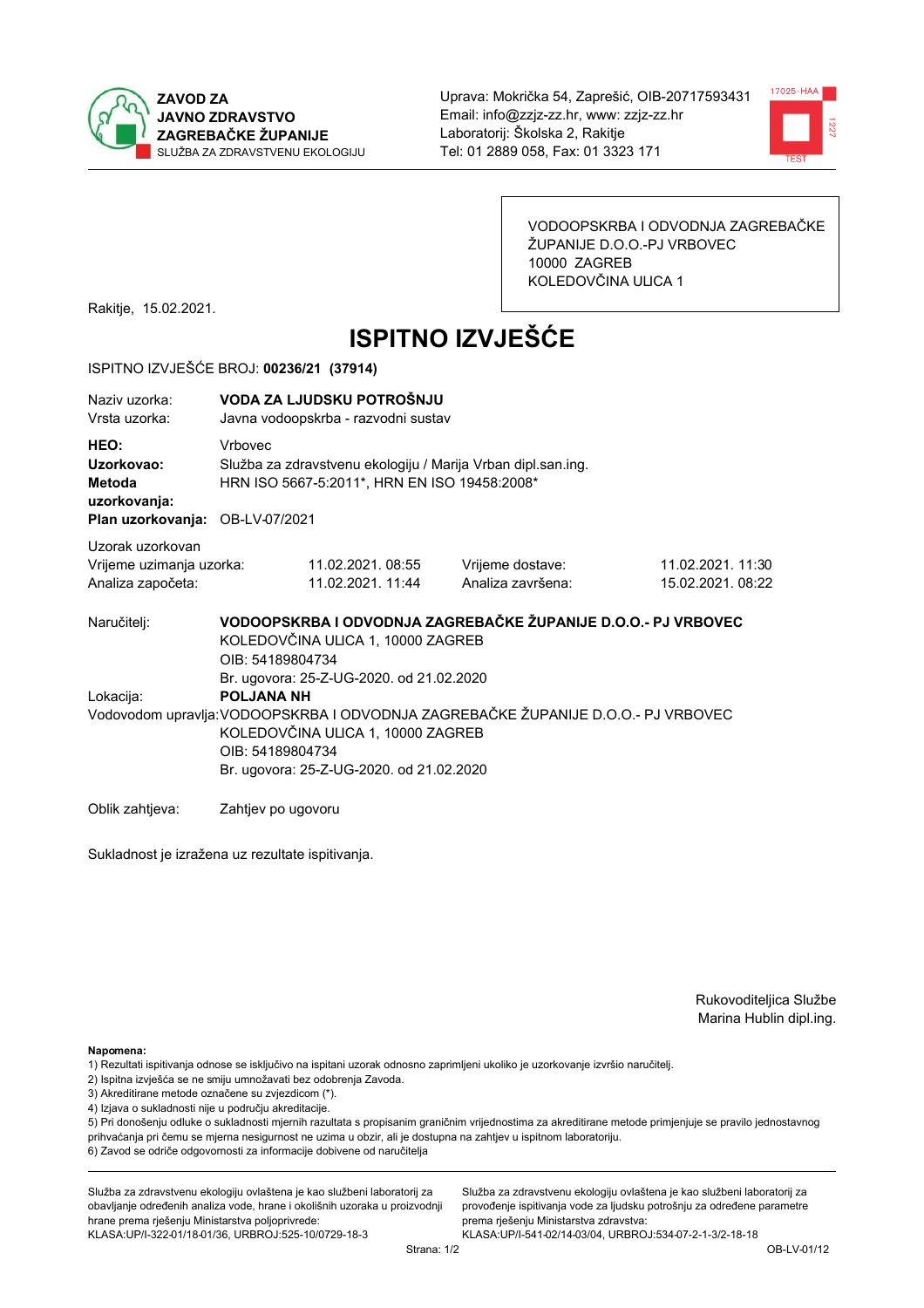## **REZULTATI ISPITIVANJA:**

| Pokazatelj                | <b>Metoda</b>                           | <b>MJ</b>                   | <b>Rezultatt</b> | <b>MDK**</b> | <b>Sukladno</b> |
|---------------------------|-----------------------------------------|-----------------------------|------------------|--------------|-----------------|
| Temperatura               | Standard Methods 21st Ed.<br>2005.2550B | $^{\circ}$ C                | 7,1              | 25           | <b>DA</b>       |
| Slobodni rezidualni klor  | HRN EN ISO 7393-2:2018*                 | mg/L $Cl_2$                 | 0,15             | 0,5          | DA              |
| Boja                      | HRN EN ISO 7887:2012                    | mg/L Pt/Co skale            | < 5              | 20           | <b>DA</b>       |
| Mutnoća                   | HRN EN ISO 7027-1:2016*                 | NTU jedinica                | 0,44             | 4            | DA              |
| <b>Miris</b>              | HRN EN 1622:2008                        |                             | bez              | bez          | DA              |
| Okus                      | HRN EN 1622:2008                        |                             | bez              | bez          | DA              |
| pH                        | HRN EN ISO 10523:2012*                  | pH jedinica                 | 7,6              | $6.5 - 9.5$  | <b>DA</b>       |
| Temp.pri određivanju pH   |                                         | $\overline{c}$              | 10,1             |              |                 |
| Elektrovodljivost         | HRN EN 27888:2008*                      | µScm <sup>-1</sup> pri 20°C | 641              | 2.500        | DA              |
| Utrošak KMnO <sub>4</sub> | HRN EN ISO 8467:2001                    | mg/L O <sub>2</sub>         | 0,7              | 5,0          | DA              |
| Kloridi                   | HRN EN ISO 10304-1:2009*                | mg/L CI                     | 11,1             | 250,0        | DA              |
| Nitriti                   | HRN EN ISO 10304-1:2009*                | mg/L $(NO2)$                | 0,058            | 0,50         | DA              |
| Nitrati                   | HRN EN ISO 10304-1:2009*                | mg/L $(NO3)$                | 5,8              | 50           | DA              |
| Amonij                    | HRN ISO 7150-1:1998*                    | mg/L $(NH_A^+)$             | 0,38             | 0,50         | DA              |

trezultat izražen kao manje od (<) odnosi se na granicu kvantifikacije

\*\*maksimalno dozvoljena koncentracija

### Izjava o sukladnosti

Prema ispitanim parametrima uzorak vode JE SUKLADAN zahtjevima članka 5. Zakona o vodi za ljudsku potrošnju (NN 56/2013, 64/2015, 104/2017, 115/2018, 16/2020) i priloga I Pravilnika o parametrima sukladnosti, metodama analize, monitoringu i planovima sigurnosti vode za ljudsku potrošnju te načinu vođenja registra pravnih osoba koje obavljaju djelatnost javne vodoopskrbe (NN 125/2017, 39/2020).

> Voditeljica Odsjeka Nikolina Ciban dipl.ing.

# Odsiek za mikrobiološka ispitivanja voda

## **REZULTATI ISPITIVANJA:**

| Pokazatelj             | <b>Metoda</b>           | <b>MJ</b>   | <b>Rezultat</b> | MDK** | Sukladno |
|------------------------|-------------------------|-------------|-----------------|-------|----------|
| Ukupni koliformi       | HRN EN ISO 9308-1:2014* | broj/100 mL |                 | 0     | DA       |
| Escherichia coli       | HRN EN ISO 9308-1:2014* | broj/100 mL | < 1             | 0     | DA       |
| Enterokoki             | HRN EN ISO 7899-2:2000* | broj/100 mL | < 1             | 0     | DA       |
| Pseudomonas aeruginosa | HRN EN ISO 16266:2008*  | broj/100 mL | < 1             | 0     | DA       |
| Aerobne bakt -36°C/48h | HRN EN ISO 6222:2000*   | broj/1 mL   | < 1             | 100   | DA       |
| Aerobne bakt -22°C/72h | HRN EN ISO 6222:2000*   | broj/1 mL   | < 1             | 100   | DA       |

\*\*maksimalno dozvoljena koncentracija

#### Izjava o sukladnosti

Prema ispitanim parametrima uzorak vode JE SUKLADAN zahtjevima članka 5. Zakona o vodi za ljudsku potrošnju (NN 56/2013, 64/2015, 104/2017, 115/2018, 16/2020) i priloga I Pravilnika o parametrima sukladnosti, metodama analize, monitoringu i planovima sigurnosti vode za ljudsku potrošnju te načinu vođenja registra pravnih osoba koje obavljaju djelatnost javne vodoopskrbe (NN 125/2017, 39/2020).

> Voditeljica Odsjeka Marina Hublin dipl.ing.

### KRAJ ISPITNOG IZVJEŠĆA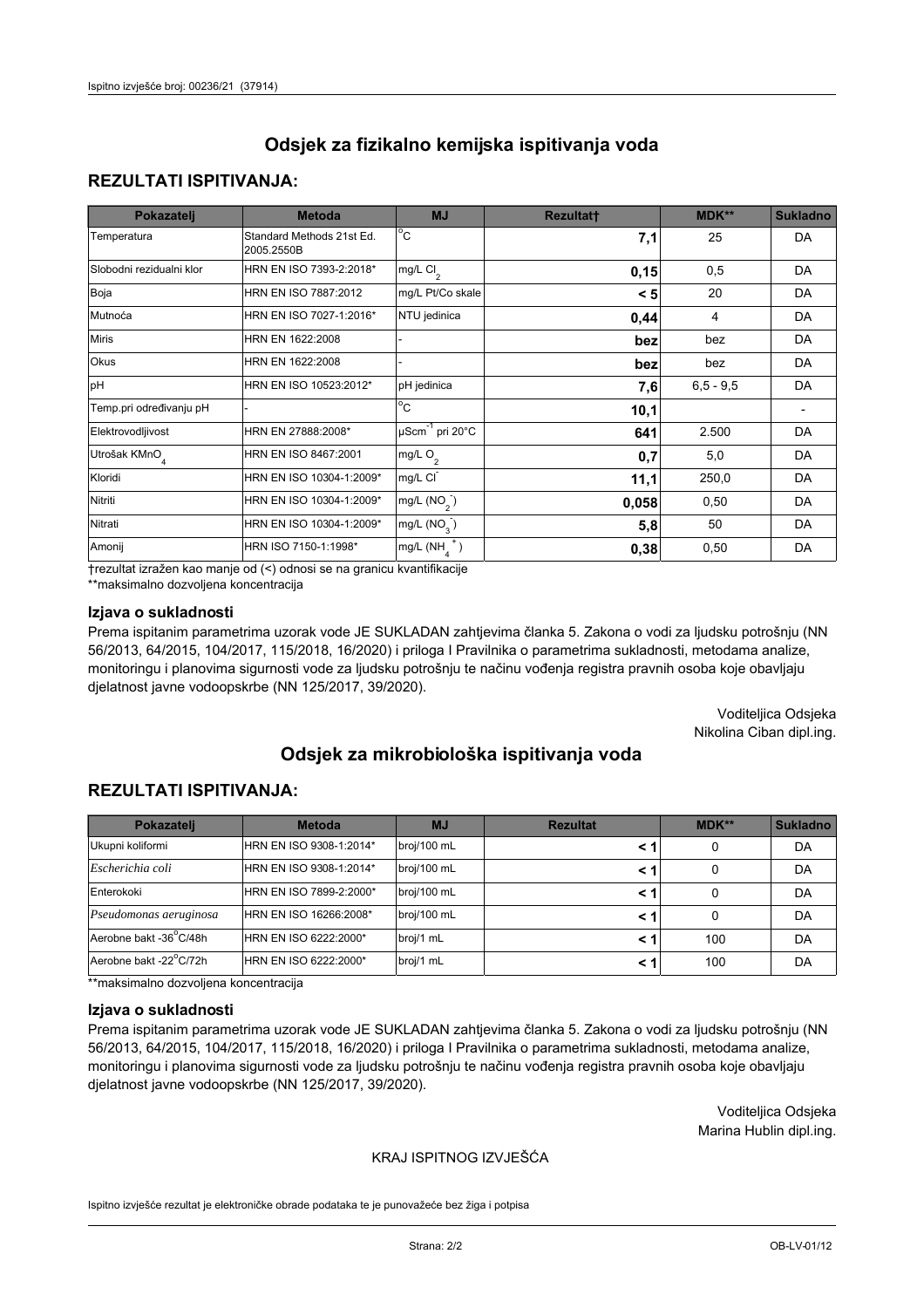



VODOOPSKRBA I ODVODNJA ZAGREBAČKE ŽUPANIJE D.O.O.-PJ VRBOVEC 10000 ZAGREB KOLEDOVČINA ULICA 1

Rakitje, 15.02.2021.

# **ISPITNO IZVJEŠĆE**

### ISPITNO IZVJEŠĆE BROJ: 00237/21 (37915)

| Naziv uzorka:<br>Vrsta uzorka:                                                  |                    | VODA ZA LJUDSKU POTROŠNJU<br>Javna vodoopskrba - razvodni sustav                                                                                                                                                                                                     |                                                               |                                       |  |  |
|---------------------------------------------------------------------------------|--------------------|----------------------------------------------------------------------------------------------------------------------------------------------------------------------------------------------------------------------------------------------------------------------|---------------------------------------------------------------|---------------------------------------|--|--|
| HEO:<br>Uzorkovao:<br>Metoda<br>uzorkovanja:<br>Plan uzorkovanja: OB-LV-07/2021 | Vrbovec            | Služba za zdravstvenu ekologiju / Marija Vrban dipl.san.ing.<br>HRN ISO 5667-5:2011*, HRN EN ISO 19458:2008*                                                                                                                                                         |                                                               |                                       |  |  |
| Uzorak uzorkovan                                                                |                    |                                                                                                                                                                                                                                                                      |                                                               |                                       |  |  |
| Vrijeme uzimanja uzorka:<br>Analiza započeta:                                   |                    | 11.02.2021.09:18<br>11.02.2021. 11:44                                                                                                                                                                                                                                | Vrijeme dostave:<br>Analiza završena:                         | 11.02.2021. 11:30<br>15.02.2021.08:23 |  |  |
| Naručitelj:                                                                     | OIB: 54189804734   | KOLEDOVČINA ULICA 1, 10000 ZAGREB                                                                                                                                                                                                                                    | VODOOPSKRBA I ODVODNJA ZAGREBAČKE ŽUPANIJE D.O.O.- PJ VRBOVEC |                                       |  |  |
| Lokacija:                                                                       |                    | Br. ugovora: 25-Z-UG-2020. od 21.02.2020<br>ULICA BRAĆE RADIĆA, DUBRAVA NH<br>Vodovodom upravlja: VODOOPSKRBA I ODVODNJA ZAGREBAČKE ŽUPANIJE D.O.O.- PJ VRBOVEC<br>KOLEDOVČINA ULICA 1, 10000 ZAGREB<br>OIB: 54189804734<br>Br. ugovora: 25-Z-UG-2020. od 21.02.2020 |                                                               |                                       |  |  |
| Oblik zahtieva:                                                                 | Zahtjev po ugovoru |                                                                                                                                                                                                                                                                      |                                                               |                                       |  |  |

Sukladnost je izražena uz rezultate ispitivanja.

Rukovoditeljica Službe Marina Hublin dipl.ing.

Napomena:

- 1) Rezultati ispitivanja odnose se isključivo na ispitani uzorak odnosno zaprimljeni ukoliko je uzorkovanje izvršio naručiteli.
- 2) Ispitna izvješća se ne smiju umnožavati bez odobrenja Zavoda.
- 3) Akreditirane metode označene su zvjezdicom (\*).
- 4) Izjava o sukladnosti nije u području akreditacije.

5) Pri donošenju odluke o sukladnosti mjernih razultata s propisanim graničnim vrijednostima za akreditirane metode primjenjuje se pravilo jednostavnog prihvaćanja pri čemu se mjerna nesigurnost ne uzima u obzir, ali je dostupna na zahtjev u ispitnom laboratoriju.

6) Zavod se odriče odgovornosti za informacije dobivene od naručitelja

Služba za zdravstvenu ekologiju ovlaštena je kao službeni laboratorij za obavljanje određenih analiza vode, hrane i okolišnih uzoraka u proizvodnji hrane prema rješenju Ministarstva poljoprivrede: KLASA: UP/I-322-01/18-01/36, URBROJ: 525-10/0729-18-3

Služba za zdravstvenu ekologiju ovlaštena je kao službeni laboratorij za provođenje ispitivanja vode za ljudsku potrošnju za određene parametre prema riešenju Ministarstva zdravstva: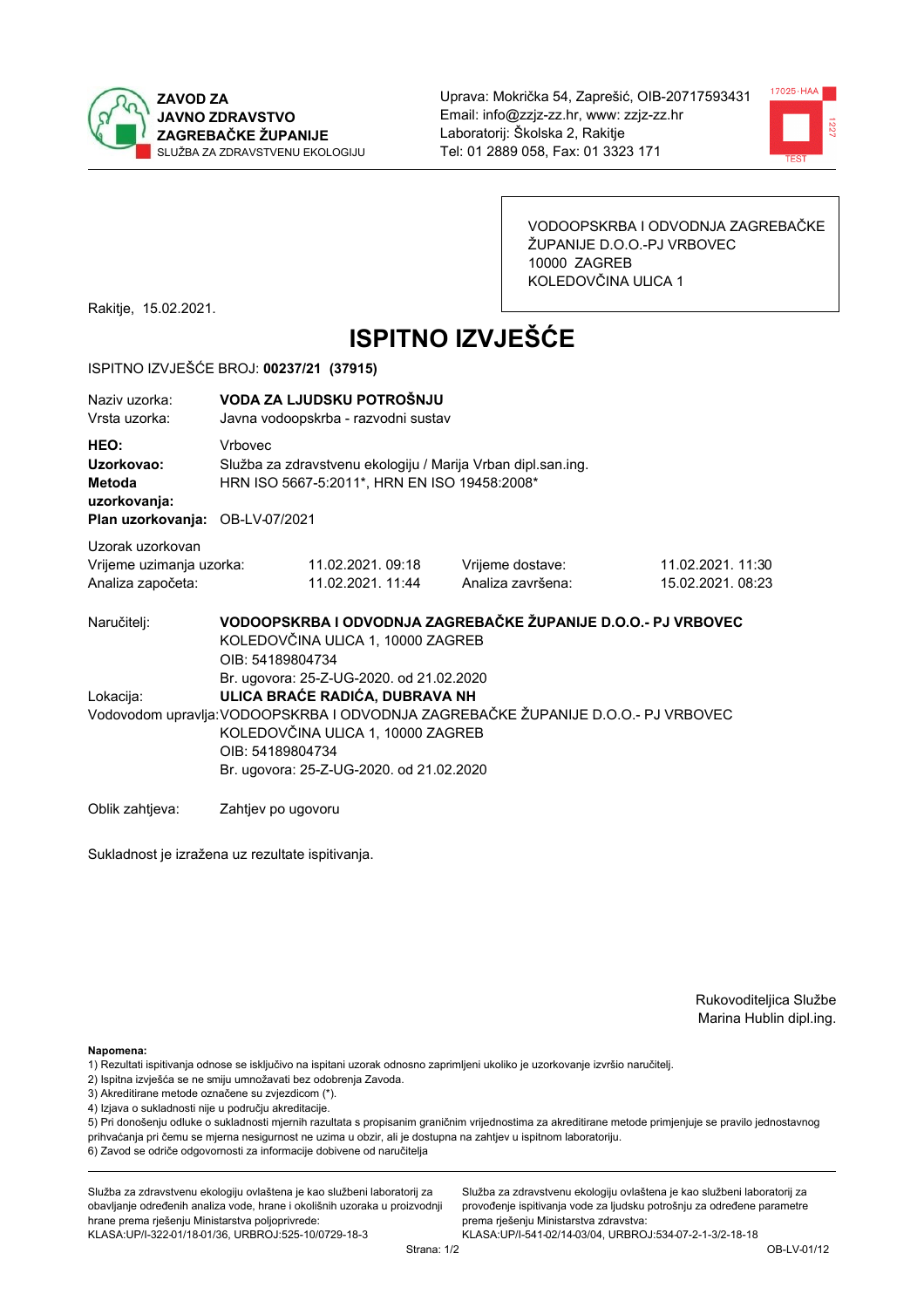### **REZULTATI ISPITIVANJA:**

| Pokazatelj                | <b>Metoda</b>                           | <b>MJ</b>                                | <b>Rezultatt</b> | <b>MDK**</b> | <b>Sukladno</b> |
|---------------------------|-----------------------------------------|------------------------------------------|------------------|--------------|-----------------|
| Temperatura               | Standard Methods 21st Ed.<br>2005.2550B | $^{\circ}$ C                             | 7,5              | 25           | DA              |
| Slobodni rezidualni klor  | HRN EN ISO 7393-2:2018*                 | $\overline{\text{mg/L}}$ Cl <sub>2</sub> | 0,14             | 0,5          | DA              |
| Boja                      | HRN EN ISO 7887:2012                    | mg/L Pt/Co skale                         | < 5              | 20           | DA              |
| Mutnoća                   | HRN EN ISO 7027-1:2016*                 | NTU jedinica                             | 0, 19            | 4            | DA              |
| <b>Miris</b>              | HRN EN 1622:2008                        |                                          | bez              | bez          | DA              |
| Okus                      | HRN EN 1622:2008                        |                                          | bez              | bez          | DA              |
| pH                        | HRN EN ISO 10523:2012*                  | pH jedinica                              | 7,6              | $6.5 - 9.5$  | DA              |
| Temp.pri određivanju pH   |                                         | $\overline{c}$                           | 9,8              |              |                 |
| Elektrovodljivost         | HRN EN 27888:2008*                      | $\mu$ Scm <sup>-1</sup> pri 20°C         | 465              | 2.500        | DA              |
| Utrošak KMnO <sub>4</sub> | HRN EN ISO 8467:2001                    | mg/L $O_2$                               | 0,5              | 5,0          | DA              |
| Kloridi                   | HRN EN ISO 10304-1:2009*                | mg/L CI                                  | 12,6             | 250,0        | DA              |
| Nitriti                   | HRN EN ISO 10304-1:2009*                | mg/L $(NO2)$                             | < 0,050          | 0,50         | DA              |
| Nitrati                   | HRN EN ISO 10304-1:2009*                | mg/L $(NO3)$                             | 5,8              | 50           | DA              |
| Amonij                    | HRN ISO 7150-1:1998*                    | mg/L $(NH_{\lambda}^{\dagger})$          | < 0,05           | 0,50         | DA              |

trezultat izražen kao manje od (<) odnosi se na granicu kvantifikacije

\*\*maksimalno dozvoljena koncentracija

### Izjava o sukladnosti

Prema ispitanim parametrima uzorak vode JE SUKLADAN zahtjevima članka 5. Zakona o vodi za ljudsku potrošnju (NN 56/2013, 64/2015, 104/2017, 115/2018, 16/2020) i priloga I Pravilnika o parametrima sukladnosti, metodama analize, monitoringu i planovima sigurnosti vode za ljudsku potrošnju te načinu vođenja registra pravnih osoba koje obavljaju djelatnost javne vodoopskrbe (NN 125/2017, 39/2020).

> Voditeljica Odsjeka Nikolina Ciban dipl.ing.

# Odsiek za mikrobiološka ispitivanja voda

### **REZULTATI ISPITIVANJA:**

| Pokazatelj             | <b>Metoda</b>           | <b>MJ</b>   | <b>Rezultat</b> | $MDK**$ | <b>Sukladno</b> |
|------------------------|-------------------------|-------------|-----------------|---------|-----------------|
| Ukupni koliformi       | HRN EN ISO 9308-1:2014* | broj/100 mL | < 1             | 0       | DA              |
| Escherichia coli       | HRN EN ISO 9308-1:2014* | broj/100 mL | < 1             | 0       | DA              |
| Enterokoki             | HRN EN ISO 7899-2:2000* | broj/100 mL | < 1             |         | DA              |
| Pseudomonas aeruginosa | HRN EN ISO 16266:2008*  | broj/100 mL | < 1             | 0       | DA              |
| Aerobne bakt -36°C/48h | HRN EN ISO 6222:2000*   | broj/1 mL   | < 1             | 100     | DA              |
| Aerobne bakt -22°C/72h | HRN EN ISO 6222:2000*   | broj/1 mL   | < 1             | 100     | DA              |

\*\*maksimalno dozvoljena koncentracija

#### Izjava o sukladnosti

Prema ispitanim parametrima uzorak vode JE SUKLADAN zahtjevima članka 5. Zakona o vodi za ljudsku potrošnju (NN 56/2013, 64/2015, 104/2017, 115/2018, 16/2020) i priloga I Pravilnika o parametrima sukladnosti, metodama analize, monitoringu i planovima sigurnosti vode za ljudsku potrošnju te načinu vođenja registra pravnih osoba koje obavljaju djelatnost javne vodoopskrbe (NN 125/2017, 39/2020).

> Voditeljica Odsjeka Marina Hublin dipl.ing.

### KRAJ ISPITNOG IZVJEŠĆA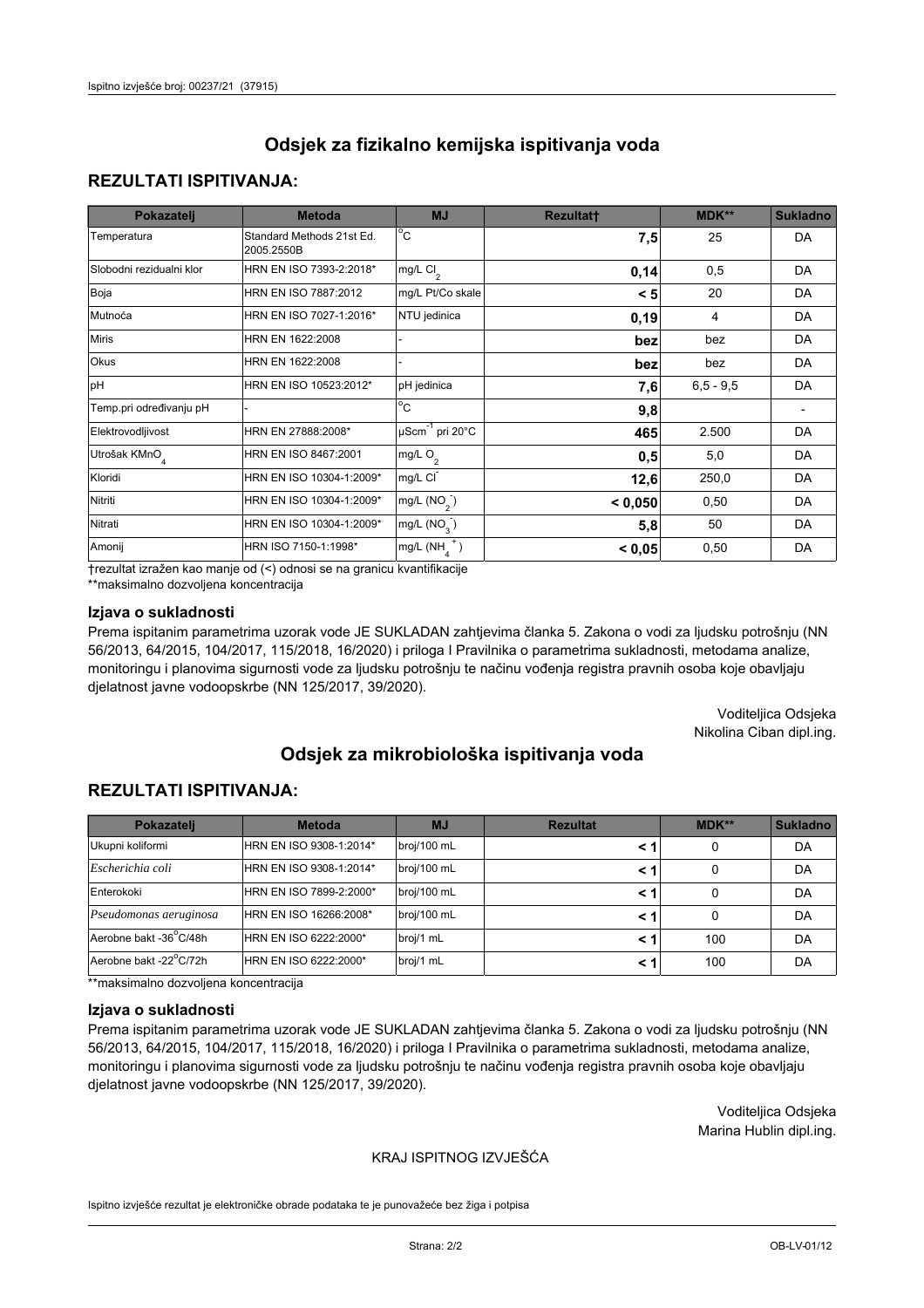



VODOOPSKRBA I ODVODNJA ZAGREBAČKE ŽUPANIJE D.O.O.-PJ VRBOVEC 10000 ZAGREB KOLEDOVČINA ULICA 1

Rakitje, 15.02.2021.

# **ISPITNO IZVJEŠĆE**

### ISPITNO IZVJEŠĆE BROJ: 00238/21 (37916)

| Naziy uzorka:<br>Vrsta uzorka:                                                  | VODA ZA LJUDSKU POTROŠNJU<br>Javna vodoopskrba - razvodni sustav |                                                                                                                                                                                                                                                             |                                                               |                                       |  |  |  |
|---------------------------------------------------------------------------------|------------------------------------------------------------------|-------------------------------------------------------------------------------------------------------------------------------------------------------------------------------------------------------------------------------------------------------------|---------------------------------------------------------------|---------------------------------------|--|--|--|
| HEO:<br>Uzorkovao:<br>Metoda<br>uzorkovanja:<br>Plan uzorkovanja: OB-LV-07/2021 | <b>Vrhovec</b>                                                   | Služba za zdravstvenu ekologiju / Marija Vrban dipl.san.ing.<br>HRN ISO 5667-5:2011*, HRN EN ISO 19458:2008*                                                                                                                                                |                                                               |                                       |  |  |  |
|                                                                                 |                                                                  |                                                                                                                                                                                                                                                             |                                                               |                                       |  |  |  |
| Uzorak uzorkovan<br>Vrijeme uzimanja uzorka:<br>Analiza započeta:               |                                                                  | 11.02.2021.09:27<br>11.02.2021. 11:45                                                                                                                                                                                                                       | Vrijeme dostave:<br>Analiza završena:                         | 11.02.2021. 11:30<br>15.02.2021.08:23 |  |  |  |
| Naručitelj:                                                                     | OIB: 54189804734                                                 | KOLEDOVČINA ULICA 1, 10000 ZAGREB                                                                                                                                                                                                                           | VODOOPSKRBA I ODVODNJA ZAGREBAČKE ŽUPANIJE D.O.O.- PJ VRBOVEC |                                       |  |  |  |
| Lokacija:                                                                       |                                                                  | Br. ugovora: 25-Z-UG-2020. od 21.02.2020<br>NH CUGOVEC, CRPILIŠTE<br>Vodovodom upravlja: VODOOPSKRBA I ODVODNJA ZAGREBAČKE ŽUPANIJE D.O.O.- PJ VRBOVEC<br>KOLEDOVČINA ULICA 1, 10000 ZAGREB<br>OIB: 54189804734<br>Br. ugovora: 25-Z-UG-2020. od 21.02.2020 |                                                               |                                       |  |  |  |
| Oblik zahtieva:                                                                 | Zahtjev po ugovoru                                               |                                                                                                                                                                                                                                                             |                                                               |                                       |  |  |  |

Sukladnost je izražena uz rezultate ispitivanja.

Rukovoditeljica Službe Marina Hublin dipl.ing.

Napomena:

- 1) Rezultati ispitivanja odnose se isključivo na ispitani uzorak odnosno zaprimljeni ukoliko je uzorkovanje izvršio naručiteli.
- 2) Ispitna izvješća se ne smiju umnožavati bez odobrenja Zavoda.
- 3) Akreditirane metode označene su zvjezdicom (\*).
- 4) Izjava o sukladnosti nije u području akreditacije.

5) Pri donošenju odluke o sukladnosti mjernih razultata s propisanim graničnim vrijednostima za akreditirane metode primjenjuje se pravilo jednostavnog prihvaćanja pri čemu se mjerna nesigurnost ne uzima u obzir, ali je dostupna na zahtjev u ispitnom laboratoriju.

6) Zavod se odriče odgovornosti za informacije dobivene od naručitelja

Služba za zdravstvenu ekologiju ovlaštena je kao službeni laboratorij za obavljanje određenih analiza vode, hrane i okolišnih uzoraka u proizvodnji hrane prema rješenju Ministarstva poljoprivrede: KLASA: UP/I-322-01/18-01/36, URBROJ: 525-10/0729-18-3

Služba za zdravstvenu ekologiju ovlaštena je kao službeni laboratorij za provođenje ispitivanja vode za ljudsku potrošnju za određene parametre prema riešenju Ministarstva zdravstva: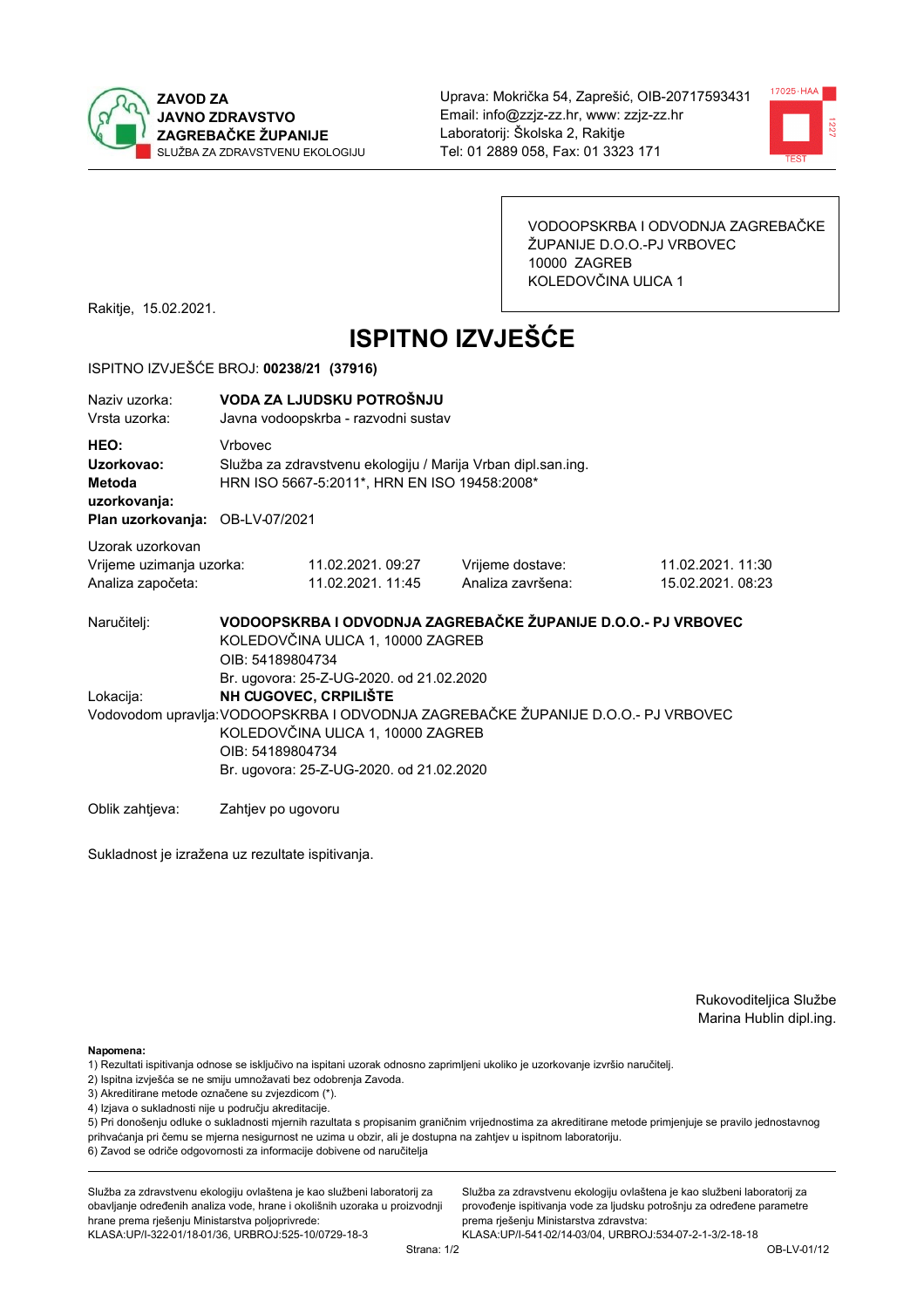## **REZULTATI ISPITIVANJA:**

| Pokazatelj                | <b>Metoda</b>                           | <b>MJ</b>                   | <b>Rezultatt</b> | <b>MDK**</b> | <b>Sukladno</b> |
|---------------------------|-----------------------------------------|-----------------------------|------------------|--------------|-----------------|
| Temperatura               | Standard Methods 21st Ed.<br>2005.2550B | $^{\circ}$ C                | 7,6              | 25           | <b>DA</b>       |
| Slobodni rezidualni klor  | HRN EN ISO 7393-2:2018*                 | mg/L $Cl_2$                 | 0,25             | 0,5          | DA              |
| Boja                      | HRN EN ISO 7887:2012                    | mg/L Pt/Co skale            | < 5              | 20           | <b>DA</b>       |
| Mutnoća                   | HRN EN ISO 7027-1:2016*                 | NTU jedinica                | 0,17             | 4            | DA              |
| <b>Miris</b>              | HRN EN 1622:2008                        |                             | bez              | bez          | DA              |
| Okus                      | HRN EN 1622:2008                        |                             | bez              | bez          | DA              |
| pH                        | HRN EN ISO 10523:2012*                  | pH jedinica                 | 7,4              | $6.5 - 9.5$  | <b>DA</b>       |
| Temp.pri određivanju pH   |                                         | $\overline{c}$              | 10,3             |              |                 |
| Elektrovodljivost         | HRN EN 27888:2008*                      | µScm <sup>-1</sup> pri 20°C | 448              | 2.500        | DA              |
| Utrošak KMnO <sub>4</sub> | HRN EN ISO 8467:2001                    | mg/L O <sub>2</sub>         | 0,5              | 5,0          | DA              |
| Kloridi                   | HRN EN ISO 10304-1:2009*                | mg/L CI                     | 12,0             | 250,0        | DA              |
| Nitriti                   | HRN EN ISO 10304-1:2009*                | mg/L $(NO2)$                | < 0,050          | 0,50         | DA              |
| Nitrati                   | HRN EN ISO 10304-1:2009*                | mg/L $(NO_3^-)$             | 5,5              | 50           | DA              |
| Amonij                    | HRN ISO 7150-1:1998*                    | mg/L $(NH_A^+)$             | < 0,05           | 0,50         | DA              |

trezultat izražen kao manje od (<) odnosi se na granicu kvantifikacije

\*\*maksimalno dozvoljena koncentracija

### Izjava o sukladnosti

Prema ispitanim parametrima uzorak vode JE SUKLADAN zahtjevima članka 5. Zakona o vodi za ljudsku potrošnju (NN 56/2013, 64/2015, 104/2017, 115/2018, 16/2020) i priloga I Pravilnika o parametrima sukladnosti, metodama analize, monitoringu i planovima sigurnosti vode za ljudsku potrošnju te načinu vođenja registra pravnih osoba koje obavljaju djelatnost javne vodoopskrbe (NN 125/2017, 39/2020).

> Voditeljica Odsjeka Nikolina Ciban dipl.ing.

# Odsiek za mikrobiološka ispitivanja voda

## **REZULTATI ISPITIVANJA:**

| Pokazatelj             | <b>Metoda</b>           | <b>MJ</b>   | <b>Rezultat</b> | $MDK**$ | <b>Sukladno</b> |
|------------------------|-------------------------|-------------|-----------------|---------|-----------------|
| Ukupni koliformi       | HRN EN ISO 9308-1:2014* | broj/100 mL | < 1             | 0       | DA              |
| Escherichia coli       | HRN EN ISO 9308-1:2014* | broj/100 mL | < 1             | 0       | DA              |
| Enterokoki             | HRN EN ISO 7899-2:2000* | broj/100 mL | < 1             |         | DA              |
| Pseudomonas aeruginosa | HRN EN ISO 16266:2008*  | broj/100 mL | < 1             | 0       | DA              |
| Aerobne bakt -36°C/48h | HRN EN ISO 6222:2000*   | broj/1 mL   | < 1             | 100     | DA              |
| Aerobne bakt -22°C/72h | HRN EN ISO 6222:2000*   | broj/1 mL   | < 1             | 100     | DA              |

\*\*maksimalno dozvoljena koncentracija

#### Izjava o sukladnosti

Prema ispitanim parametrima uzorak vode JE SUKLADAN zahtjevima članka 5. Zakona o vodi za ljudsku potrošnju (NN 56/2013, 64/2015, 104/2017, 115/2018, 16/2020) i priloga I Pravilnika o parametrima sukladnosti, metodama analize, monitoringu i planovima sigurnosti vode za ljudsku potrošnju te načinu vođenja registra pravnih osoba koje obavljaju djelatnost javne vodoopskrbe (NN 125/2017, 39/2020).

> Voditeljica Odsjeka Marina Hublin dipl.ing.

### KRAJ ISPITNOG IZVJEŠĆA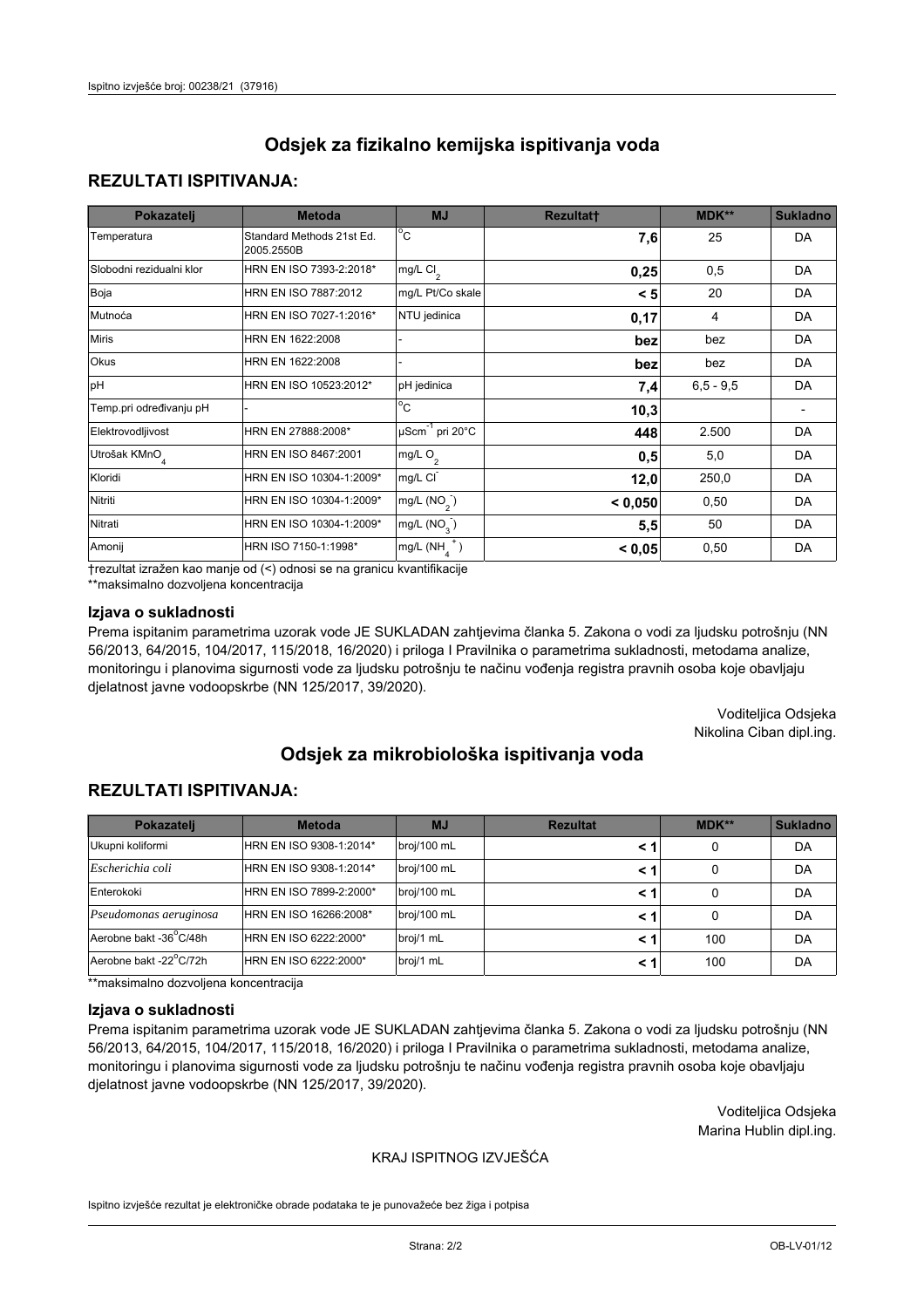



VODOOPSKRBA I ODVODNJA ZAGREBAČKE ŽUPANIJE D.O.O.-PJ VRBOVEC 10000 ZAGREB KOLEDOVČINA ULICA 1

Rakitje, 15.02.2021.

# **ISPITNO IZVJEŠĆE**

### ISPITNO IZVJEŠĆE BROJ: 00239/21 (37917)

| Naziv uzorka:<br>Vrsta uzorka:                                                  | VODA ZA LJUDSKU POTROŠNJU<br>Javna vodoopskrba - razvodni sustav |                                                                                                                                                                                                                                    |                                                               |                                      |  |  |
|---------------------------------------------------------------------------------|------------------------------------------------------------------|------------------------------------------------------------------------------------------------------------------------------------------------------------------------------------------------------------------------------------|---------------------------------------------------------------|--------------------------------------|--|--|
| HEO:<br>Uzorkovao:<br>Metoda<br>uzorkovanja:<br>Plan uzorkovanja: OB-LV-07/2021 | <b>Vrhovec</b>                                                   | Služba za zdravstvenu ekologiju / Marija Vrban dipl.san.ing.<br>HRN ISO 5667-5:2011*, HRN EN ISO 19458:2008*                                                                                                                       |                                                               |                                      |  |  |
| Uzorak uzorkovan<br>Vrijeme uzimanja uzorka:<br>Analiza započeta:               |                                                                  | 11.02.2021.09:35<br>11.02.2021. 11:45                                                                                                                                                                                              | Vrijeme dostave:<br>Analiza završena:                         | 11.02.2021.11:30<br>15.02.2021.08:23 |  |  |
| Naručitelj:                                                                     | OIB: 54189804734                                                 | KOLEDOVČINA ULICA 1, 10000 ZAGREB                                                                                                                                                                                                  | VODOOPSKRBA I ODVODNJA ZAGREBAČKE ŽUPANIJE D.O.O.- PJ VRBOVEC |                                      |  |  |
| Lokacija:                                                                       | <b>NH LUBENA</b>                                                 | Br. ugovora: 25-Z-UG-2020. od 21.02.2020<br>Vodovodom upravlja: VODOOPSKRBA I ODVODNJA ZAGREBAČKE ŽUPANIJE D.O.O.- PJ VRBOVEC<br>KOLEDOVČINA ULICA 1, 10000 ZAGREB<br>OIB: 54189804734<br>Br. ugovora: 25-Z-UG-2020. od 21.02.2020 |                                                               |                                      |  |  |
| Oblik zahtjeva:                                                                 | Zahtjev po ugovoru                                               |                                                                                                                                                                                                                                    |                                                               |                                      |  |  |

Sukladnost je izražena uz rezultate ispitivanja.

Rukovoditeljica Službe Marina Hublin dipl.ing.

Napomena:

- 1) Rezultati ispitivanja odnose se isključivo na ispitani uzorak odnosno zaprimljeni ukoliko je uzorkovanje izvršio naručiteli.
- 2) Ispitna izvješća se ne smiju umnožavati bez odobrenja Zavoda.
- 3) Akreditirane metode označene su zvjezdicom (\*).
- 4) Izjava o sukladnosti nije u području akreditacije.

5) Pri donošenju odluke o sukladnosti mjernih razultata s propisanim graničnim vrijednostima za akreditirane metode primjenjuje se pravilo jednostavnog prihvaćanja pri čemu se mjerna nesigurnost ne uzima u obzir, ali je dostupna na zahtjev u ispitnom laboratoriju.

6) Zavod se odriče odgovornosti za informacije dobivene od naručitelja

Služba za zdravstvenu ekologiju ovlaštena je kao službeni laboratorij za obavljanje određenih analiza vode, hrane i okolišnih uzoraka u proizvodnji hrane prema rješenju Ministarstva poljoprivrede: KLASA: UP/I-322-01/18-01/36, URBROJ: 525-10/0729-18-3

Služba za zdravstvenu ekologiju ovlaštena je kao službeni laboratorij za provođenje ispitivanja vode za ljudsku potrošnju za određene parametre prema riešenju Ministarstva zdravstva: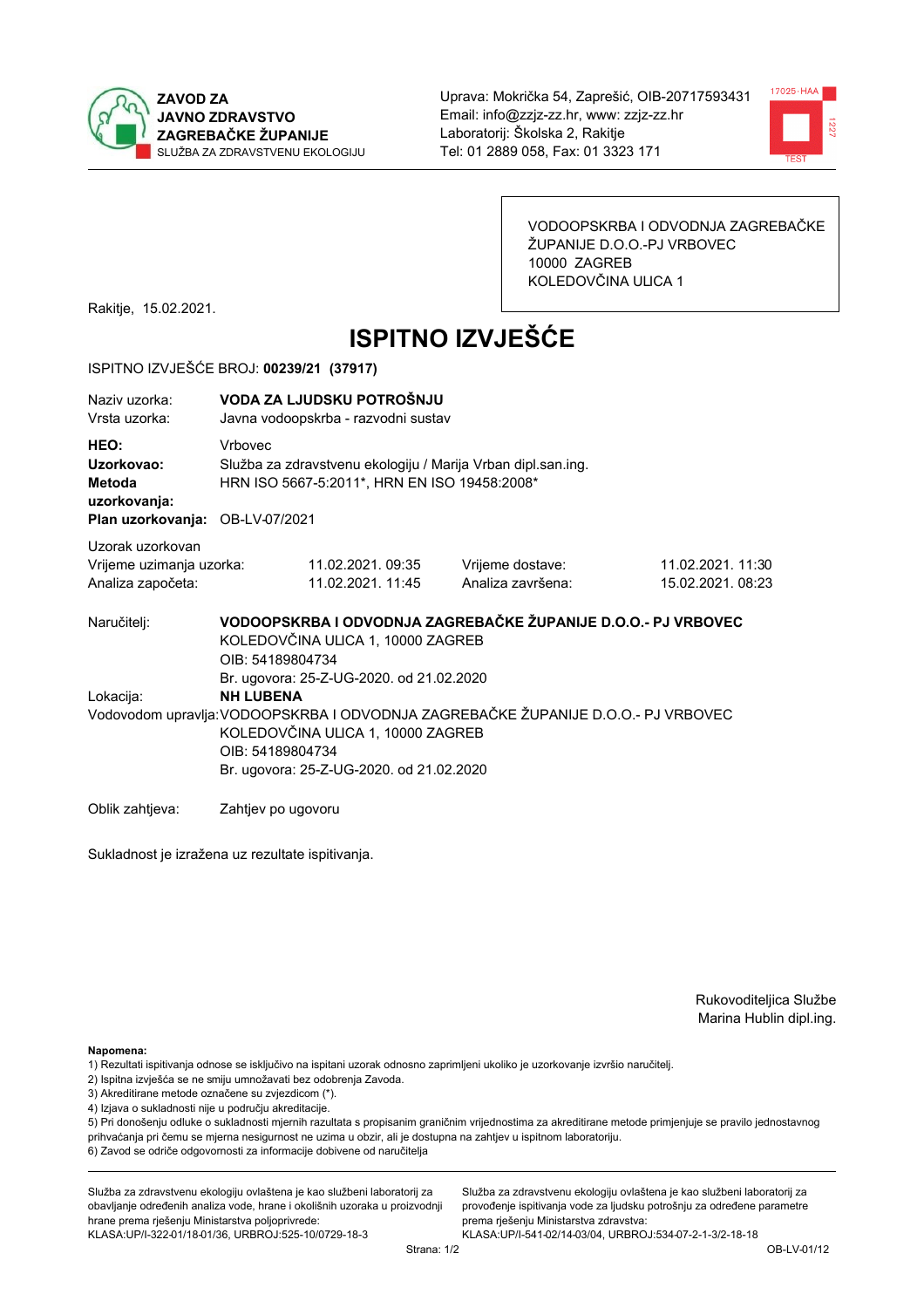## **REZULTATI ISPITIVANJA:**

| Pokazatelj                | <b>Metoda</b>                           | <b>MJ</b>                   | <b>Rezultatt</b> | <b>MDK**</b> | <b>Sukladno</b> |
|---------------------------|-----------------------------------------|-----------------------------|------------------|--------------|-----------------|
| Temperatura               | Standard Methods 21st Ed.<br>2005.2550B | $^{\circ}$ C                | 8,1              | 25           | <b>DA</b>       |
| Slobodni rezidualni klor  | HRN EN ISO 7393-2:2018*                 | mg/L $Cl_2$                 | 0,27             | 0,5          | DA              |
| Boja                      | HRN EN ISO 7887:2012                    | mg/L Pt/Co skale            | < 5              | 20           | <b>DA</b>       |
| Mutnoća                   | HRN EN ISO 7027-1:2016*                 | NTU jedinica                | 0,38             | 4            | DA              |
| <b>Miris</b>              | HRN EN 1622:2008                        |                             | bez              | bez          | DA              |
| Okus                      | HRN EN 1622:2008                        |                             | bez              | bez          | DA              |
| pH                        | HRN EN ISO 10523:2012*                  | pH jedinica                 | 7,4              | $6.5 - 9.5$  | <b>DA</b>       |
| Temp.pri određivanju pH   |                                         | $\overline{c}$              | 10,9             |              |                 |
| Elektrovodljivost         | HRN EN 27888:2008*                      | µScm <sup>-1</sup> pri 20°C | 449              | 2.500        | DA              |
| Utrošak KMnO <sub>4</sub> | HRN EN ISO 8467:2001                    | mg/L O <sub>2</sub>         | 0,5              | 5,0          | DA              |
| Kloridi                   | HRN EN ISO 10304-1:2009*                | mg/L CI                     | 12,3             | 250,0        | DA              |
| Nitriti                   | HRN EN ISO 10304-1:2009*                | mg/L $(NO2)$                | < 0,050          | 0,50         | DA              |
| Nitrati                   | HRN EN ISO 10304-1:2009*                | mg/L $(NO_3^-)$             | 5,6              | 50           | DA              |
| Amonij                    | HRN ISO 7150-1:1998*                    | mg/L $(NH_A^+)$             | < 0,05           | 0,50         | DA              |

trezultat izražen kao manje od (<) odnosi se na granicu kvantifikacije

\*\*maksimalno dozvoljena koncentracija

### Izjava o sukladnosti

Prema ispitanim parametrima uzorak vode JE SUKLADAN zahtjevima članka 5. Zakona o vodi za ljudsku potrošnju (NN 56/2013, 64/2015, 104/2017, 115/2018, 16/2020) i priloga I Pravilnika o parametrima sukladnosti, metodama analize, monitoringu i planovima sigurnosti vode za ljudsku potrošnju te načinu vođenja registra pravnih osoba koje obavljaju djelatnost javne vodoopskrbe (NN 125/2017, 39/2020).

> Voditeljica Odsjeka Nikolina Ciban dipl.ing.

# Odsiek za mikrobiološka ispitivanja voda

## **REZULTATI ISPITIVANJA:**

| Pokazatelj             | <b>Metoda</b>           | <b>MJ</b>   | <b>Rezultat</b> | MDK** | Sukladno |
|------------------------|-------------------------|-------------|-----------------|-------|----------|
| Ukupni koliformi       | HRN EN ISO 9308-1:2014* | broj/100 mL |                 | 0     | DA       |
| Escherichia coli       | HRN EN ISO 9308-1:2014* | broj/100 mL | < 1             | 0     | DA       |
| Enterokoki             | HRN EN ISO 7899-2:2000* | broj/100 mL | < 1             | 0     | DA       |
| Pseudomonas aeruginosa | HRN EN ISO 16266:2008*  | broj/100 mL | < 1             | 0     | DA       |
| Aerobne bakt -36°C/48h | HRN EN ISO 6222:2000*   | broj/1 mL   | < 1             | 100   | DA       |
| Aerobne bakt -22°C/72h | HRN EN ISO 6222:2000*   | broj/1 mL   | < 1             | 100   | DA       |

\*\*maksimalno dozvoljena koncentracija

#### Izjava o sukladnosti

Prema ispitanim parametrima uzorak vode JE SUKLADAN zahtjevima članka 5. Zakona o vodi za ljudsku potrošnju (NN 56/2013, 64/2015, 104/2017, 115/2018, 16/2020) i priloga I Pravilnika o parametrima sukladnosti, metodama analize, monitoringu i planovima sigurnosti vode za ljudsku potrošnju te načinu vođenja registra pravnih osoba koje obavljaju djelatnost javne vodoopskrbe (NN 125/2017, 39/2020).

> Voditeljica Odsjeka Marina Hublin dipl.ing.

### KRAJ ISPITNOG IZVJEŠĆA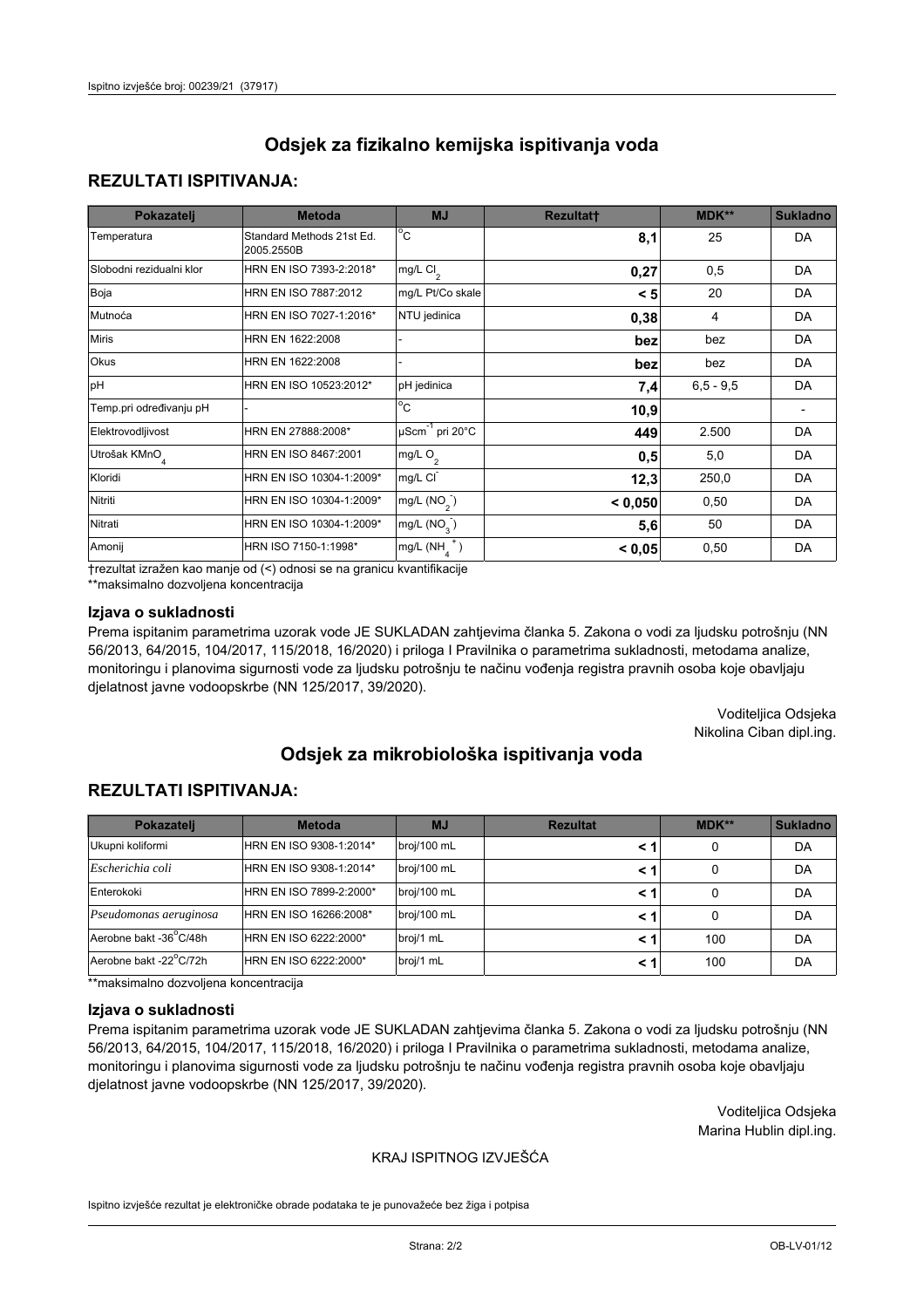



VODOOPSKRBA I ODVODNJA ZAGREBAČKE ŽUPANIJE D.O.O.-PJ VRBOVEC 10000 ZAGREB KOLEDOVČINA ULICA 1

Rakitje, 15.02.2021.

# **ISPITNO IZVJEŠĆE**

### ISPITNO IZVJEŠĆE BROJ: 00240/21 (37918)

| Naziy uzorka:<br>Vrsta uzorka:                                                  | VODA ZA LJUDSKU POTROŠNJU<br>Javna vodoopskrba - razvodni sustav |                                                                                                                                                                                                                                                                      |                                                               |                                       |  |  |  |
|---------------------------------------------------------------------------------|------------------------------------------------------------------|----------------------------------------------------------------------------------------------------------------------------------------------------------------------------------------------------------------------------------------------------------------------|---------------------------------------------------------------|---------------------------------------|--|--|--|
| HEO:<br>Uzorkovao:<br>Metoda<br>uzorkovanja:<br>Plan uzorkovanja: OB-LV-07/2021 | <b>Vrhovec</b>                                                   | Služba za zdravstvenu ekologiju / Marija Vrban dipl.san.ing.<br>HRN ISO 5667-5:2011*, HRN EN ISO 19458:2008*                                                                                                                                                         |                                                               |                                       |  |  |  |
| Uzorak uzorkovan<br>Vrijeme uzimanja uzorka:<br>Analiza započeta:               |                                                                  | 11.02.2021.09:50<br>11.02.2021. 11:46                                                                                                                                                                                                                                | Vrijeme dostave:<br>Analiza završena:                         | 11.02.2021. 11:30<br>15.02.2021.08:23 |  |  |  |
| Naručitelj:                                                                     | OIB: 54189804734                                                 | KOLEDOVČINA ULICA 1, 10000 ZAGREB                                                                                                                                                                                                                                    | VODOOPSKRBA I ODVODNJA ZAGREBAČKE ŽUPANIJE D.O.O.- PJ VRBOVEC |                                       |  |  |  |
| Lokacija:                                                                       |                                                                  | Br. ugovora: 25-Z-UG-2020. od 21.02.2020<br>SLAVINA U VODOCRPILIŠTU BLANJE<br>Vodovodom upravlja: VODOOPSKRBA I ODVODNJA ZAGREBAČKE ŽUPANIJE D.O.O.- PJ VRBOVEC<br>KOLEDOVČINA ULICA 1, 10000 ZAGREB<br>OIB: 54189804734<br>Br. ugovora: 25-Z-UG-2020. od 21.02.2020 |                                                               |                                       |  |  |  |
| Oblik zahtjeva:                                                                 | Zahtjev po ugovoru                                               |                                                                                                                                                                                                                                                                      |                                                               |                                       |  |  |  |

Sukladnost je izražena uz rezultate ispitivanja.

Rukovoditeljica Službe Marina Hublin dipl.ing.

Napomena:

- 2) Ispitna izvješća se ne smiju umnožavati bez odobrenja Zavoda.
- 3) Akreditirane metode označene su zvjezdicom (\*).
- 4) Izjava o sukladnosti nije u području akreditacije.

5) Pri donošenju odluke o sukladnosti mjernih razultata s propisanim graničnim vrijednostima za akreditirane metode primjenjuje se pravilo jednostavnog prihvaćanja pri čemu se mjerna nesigurnost ne uzima u obzir, ali je dostupna na zahtjev u ispitnom laboratoriju.

6) Zavod se odriče odgovornosti za informacije dobivene od naručitelja

Služba za zdravstvenu ekologiju ovlaštena je kao službeni laboratorij za obavljanje određenih analiza vode, hrane i okolišnih uzoraka u proizvodnji hrane prema rješenju Ministarstva poljoprivrede: KLASA: UP/I-322-01/18-01/36, URBROJ: 525-10/0729-18-3

Služba za zdravstvenu ekologiju ovlaštena je kao službeni laboratorij za provođenje ispitivanja vode za ljudsku potrošnju za određene parametre prema riešenju Ministarstva zdravstva:

<sup>1)</sup> Rezultati ispitivanja odnose se isključivo na ispitani uzorak odnosno zaprimljeni ukoliko je uzorkovanje izvršio naručiteli.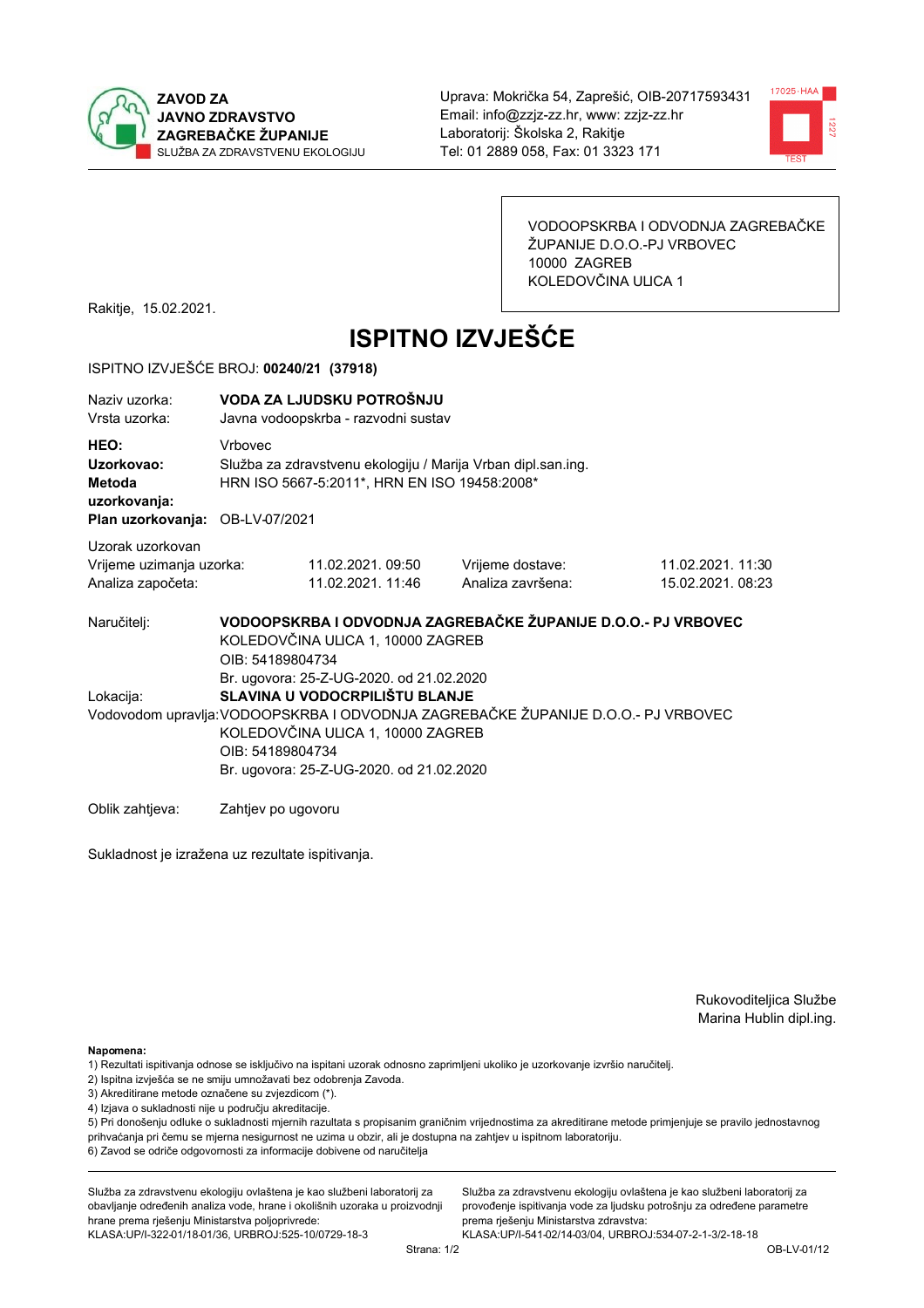## **REZULTATI ISPITIVANJA:**

| Pokazatelj                | <b>Metoda</b>                           | <b>MJ</b>                   | Rezultat† | MDK**         | <b>Sukladno</b> |
|---------------------------|-----------------------------------------|-----------------------------|-----------|---------------|-----------------|
| Temperatura               | Standard Methods 21st Ed.<br>2005.2550B | $^{\circ}$ C                | 12,4      | 25            | DA              |
| Slobodni rezidualni klor  | HRN EN ISO 7393-2:2018*                 | mg/L $Cl_{2}$               | 0,34      | 0,5           | DA              |
| Boja                      | HRN EN ISO 7887:2012                    | mg/L Pt/Co skale            | < 5       | 20            | DA              |
| Mutnoća                   | HRN EN ISO 7027-1:2016*                 | NTU jedinica                | 0,30      | 4             | DA              |
| <b>Miris</b>              | HRN EN 1622:2008                        |                             | bez       | bez           | DA              |
| Okus                      | HRN EN 1622:2008                        |                             | bez       | bez           | DA              |
| pH                        | HRN EN ISO 10523:2012*                  | pH jedinica                 | 7,6       | $6, 5 - 9, 5$ | DA              |
| Temp.pri određivanju pH   |                                         | $\rm ^{\circ}c$             | 12,3      |               |                 |
| Elektrovodljivost         | HRN EN 27888:2008*                      | µScm <sup>-1</sup> pri 20°C | 676       | 2.500         | DA              |
| Utrošak KMnO <sub>4</sub> | HRN EN ISO 8467:2001                    | mg/L O <sub>2</sub>         | 0,6       | 5,0           | DA              |
| Kloridi                   | HRN EN ISO 10304-1:2009*                | mg/L CI                     | 11,1      | 250,0         | DA              |
| Nitriti                   | HRN EN ISO 10304-1:2009*                | mg/L $(NO2)$                | < 0,050   | 0,50          | DA              |
| Nitrati                   | HRN EN ISO 10304-1:2009*                | mg/L $(NO_{3})$             | 6,0       | 50            | DA              |
| Amonij                    | HRN ISO 7150-1:1998*                    | $mg/L(NH4+)$                | 0,37      | 0,50          | DA              |
| Željezo (Fe)              | Merck -spektrofotometrijska<br>metoda   | µg/L Fe                     | 18,0      | 200,0         | DA              |
| Mangan (Mn)               | Hach LCW 532                            | $\mu$ g/L                   | 8,0       | 50,0          | DA              |

trezultat izražen kao manie od (<) odnosi se na granicu kvantifikacije

\*\*maksimalno dozvoljena koncentracija

### Izjava o sukladnosti

Prema ispitanim parametrima uzorak vode JE SUKLADAN zahtjevima članka 5. Zakona o vodi za ljudsku potrošnju (NN 56/2013, 64/2015, 104/2017, 115/2018, 16/2020) i priloga I Pravilnika o parametrima sukladnosti, metodama analize, monitoringu i planovima sigurnosti vode za ljudsku potrošnju te načinu vođenja registra pravnih osoba koje obavljaju djelatnost javne vodoopskrbe (NN 125/2017, 39/2020).

> Voditeljica Odsjeka Nikolina Ciban dipl.ing.

# Odsjek za mikrobiološka ispitivanja voda

### **REZULTATI ISPITIVANJA:**

| Pokazatelj             | <b>Metoda</b>           | <b>MJ</b>   | <b>Rezultat</b> | $MDK**$ | <b>Sukladno</b> |
|------------------------|-------------------------|-------------|-----------------|---------|-----------------|
| Ukupni koliformi       | HRN EN ISO 9308-1:2014* | broj/100 mL | < 1             | 0       | DA              |
| Escherichia coli       | HRN EN ISO 9308-1:2014* | broj/100 mL | < 1             | 0       | DA              |
| Enterokoki             | HRN EN ISO 7899-2:2000* | broj/100 mL | < 1             | 0       | DA              |
| Pseudomonas aeruginosa | HRN EN ISO 16266:2008*  | broj/100 mL | < 1             | 0       | DA              |
| Aerobne bakt -36°C/48h | HRN EN ISO 6222:2000*   | broj/1 mL   | < 1             | 100     | DA              |
| Aerobne bakt -22°C/72h | HRN EN ISO 6222:2000*   | broj/1 mL   | 19              | 100     | DA              |

\*\*maksimalno dozvoljena koncentracija

#### Iziava o sukladnosti

Prema ispitanim parametrima uzorak vode JE SUKLADAN zahtjevima članka 5. Zakona o vodi za ljudsku potrošnju (NN 56/2013, 64/2015, 104/2017, 115/2018, 16/2020) i priloga I Pravilnika o parametrima sukladnosti, metodama analize, monitoringu i planovima sigurnosti vode za ljudsku potrošnju te načinu vođenja registra pravnih osoba koje obavljaju djelatnost javne vodoopskrbe (NN 125/2017, 39/2020).

> Voditeliica Odsieka Marina Hublin dipl.ing.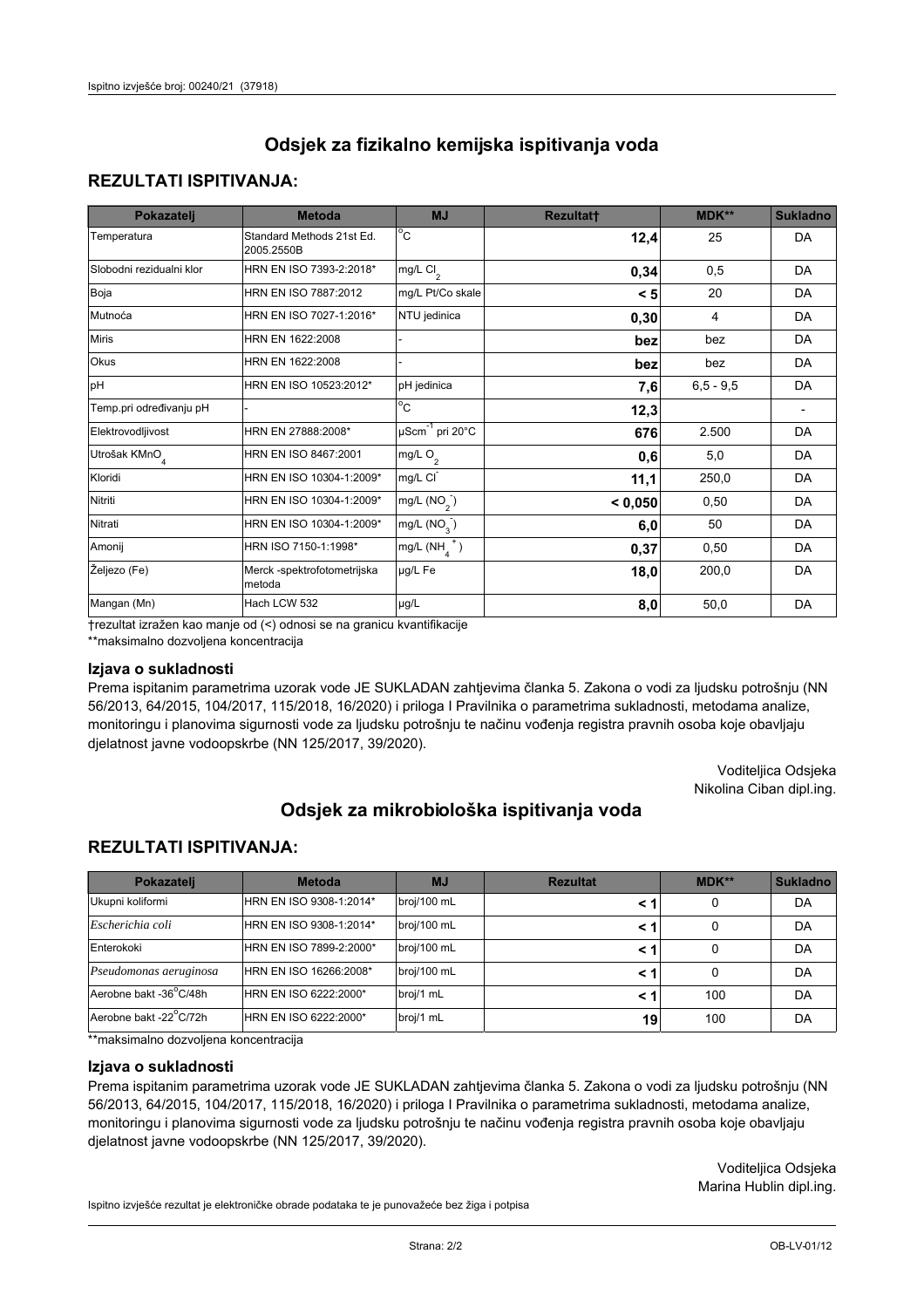KRAJ ISPITNOG IZVJEŠĆA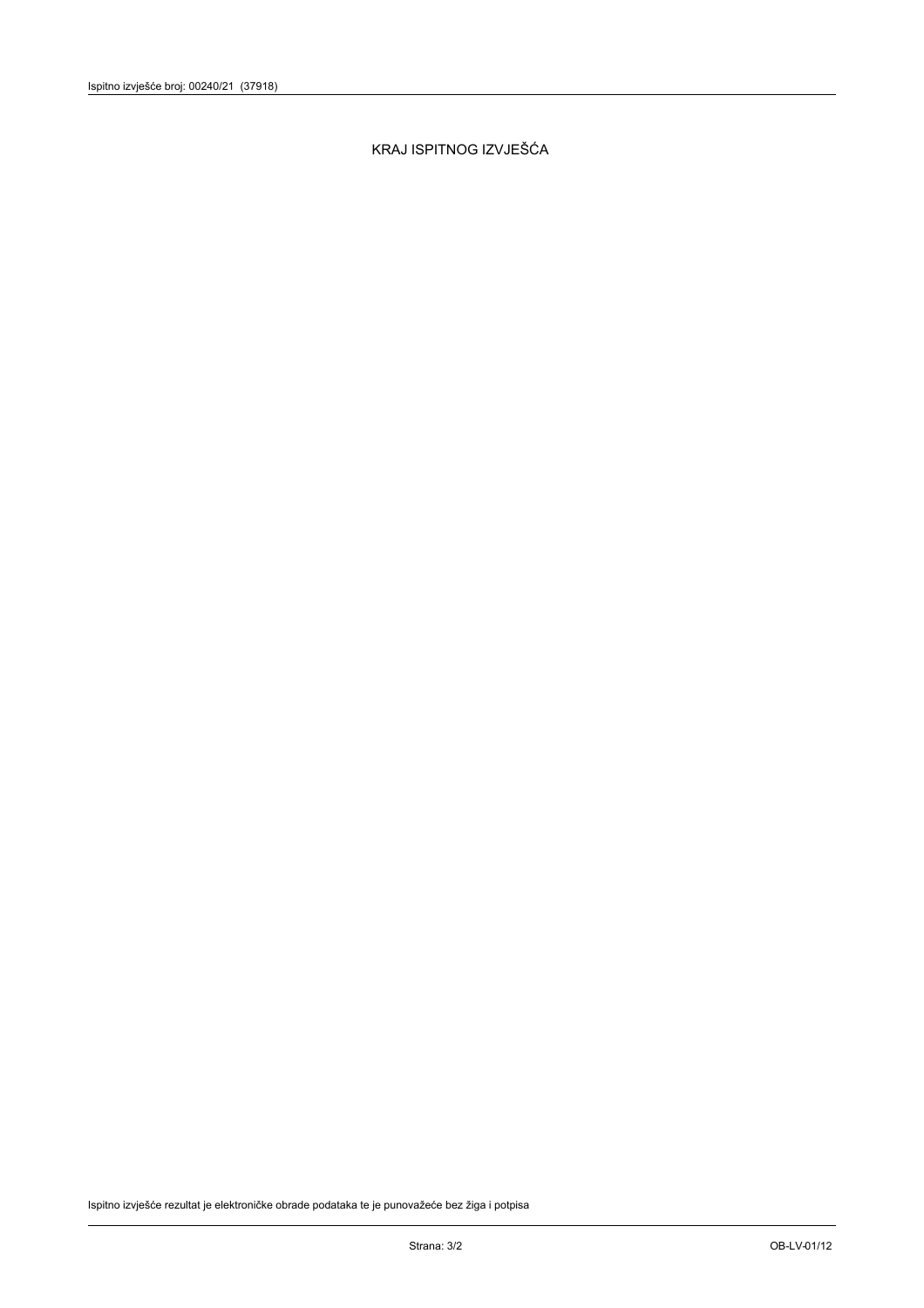



VODOOPSKRBA I ODVODNJA ZAGREBAČKE ŽUPANIJE D.O.O.-PJ VRBOVEC 10000 ZAGREB KOLEDOVČINA ULICA 1

Rakitje, 15.02.2021.

# **ISPITNO IZVJEŠĆE**

### ISPITNO IZVJEŠĆE BROJ: 00241/21 (37919)

| Naziv uzorka:<br>Vrsta uzorka:                                                  |                                                                                                                                                                                                                                                                    | VODA ZA LJUDSKU POTROŠNJU<br>Javna vodoopskrba - razvodni sustav                                             |                                                               |                                        |  |  |
|---------------------------------------------------------------------------------|--------------------------------------------------------------------------------------------------------------------------------------------------------------------------------------------------------------------------------------------------------------------|--------------------------------------------------------------------------------------------------------------|---------------------------------------------------------------|----------------------------------------|--|--|
| HEO:<br>Uzorkovao:<br>Metoda<br>uzorkovanja:<br>Plan uzorkovanja: OB-LV-07/2021 | <b>Vrhovec</b>                                                                                                                                                                                                                                                     | Služba za zdravstvenu ekologiju / Marija Vrban dipl.san.ing.<br>HRN ISO 5667-5:2011*, HRN EN ISO 19458:2008* |                                                               |                                        |  |  |
| Uzorak uzorkovan<br>Vrijeme uzimanja uzorka:<br>Analiza započeta:               |                                                                                                                                                                                                                                                                    | 11.02.2021. 10:00<br>11.02.2021. 11:47                                                                       | Vrijeme dostave:<br>Analiza završena:                         | 11.02.2021. 11:30<br>15.02.2021. 08:23 |  |  |
| Naručitelj:                                                                     | OIB: 54189804734                                                                                                                                                                                                                                                   | KOLEDOVČINA ULICA 1, 10000 ZAGREB                                                                            | VODOOPSKRBA I ODVODNJA ZAGREBAČKE ŽUPANIJE D.O.O.- PJ VRBOVEC |                                        |  |  |
| Lokacija:                                                                       | Br. ugovora: 25-Z-UG-2020. od 21.02.2020<br><b>VRBOVEČKI PAVLOVEC NH</b><br>Vodovodom upravlja: VODOOPSKRBA I ODVODNJA ZAGREBAČKE ŽUPANIJE D.O.O.- PJ VRBOVEC<br>KOLEDOVČINA ULICA 1, 10000 ZAGREB<br>OIB: 54189804734<br>Br. ugovora: 25-Z-UG-2020. od 21.02.2020 |                                                                                                              |                                                               |                                        |  |  |
| Oblik zahtieva:                                                                 | Zahtiev po ugovoru                                                                                                                                                                                                                                                 |                                                                                                              |                                                               |                                        |  |  |

Sukladnost je izražena uz rezultate ispitivanja.

Rukovoditeljica Službe Marina Hublin dipl.ing.

Napomena:

- 1) Rezultati ispitivanja odnose se isključivo na ispitani uzorak odnosno zaprimljeni ukoliko je uzorkovanje izvršio naručiteli.
- 2) Ispitna izvješća se ne smiju umnožavati bez odobrenja Zavoda.
- 3) Akreditirane metode označene su zvjezdicom (\*).
- 4) Izjava o sukladnosti nije u području akreditacije.

5) Pri donošenju odluke o sukladnosti mjernih razultata s propisanim graničnim vrijednostima za akreditirane metode primjenjuje se pravilo jednostavnog prihvaćanja pri čemu se mjerna nesigurnost ne uzima u obzir, ali je dostupna na zahtjev u ispitnom laboratoriju.

6) Zavod se odriče odgovornosti za informacije dobivene od naručitelja

Služba za zdravstvenu ekologiju ovlaštena je kao službeni laboratorij za obavljanje određenih analiza vode, hrane i okolišnih uzoraka u proizvodnji hrane prema rješenju Ministarstva poljoprivrede: KLASA: UP/I-322-01/18-01/36, URBROJ: 525-10/0729-18-3

Služba za zdravstvenu ekologiju ovlaštena je kao službeni laboratorij za provođenje ispitivanja vode za ljudsku potrošnju za određene parametre prema riešenju Ministarstva zdravstva: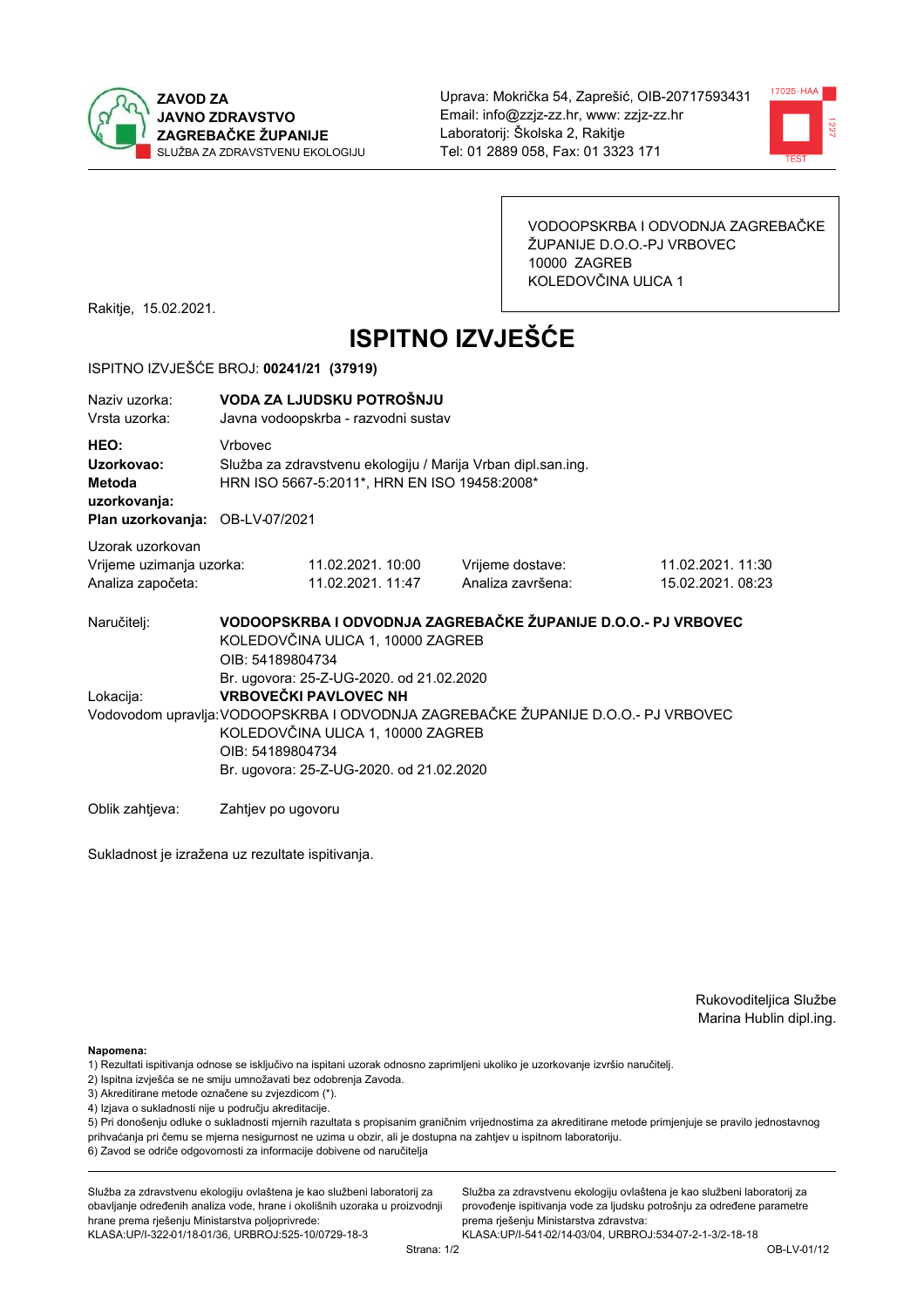## **REZULTATI ISPITIVANJA:**

| Pokazatelj                | <b>Metoda</b>                           | <b>MJ</b>                   | <b>Rezultatt</b> | MDK**       | <b>Sukladno</b> |
|---------------------------|-----------------------------------------|-----------------------------|------------------|-------------|-----------------|
| Temperatura               | Standard Methods 21st Ed.<br>2005.2550B | $^{\circ}$ C                | 8,1              | 25          | <b>DA</b>       |
| Slobodni rezidualni klor  | HRN EN ISO 7393-2:2018*                 | $mg/L$ Cl <sub>2</sub>      | 0,36             | 0,5         | DA              |
| Boja                      | HRN EN ISO 7887:2012                    | mg/L Pt/Co skale            | < 5              | 20          | DA              |
| Mutnoća                   | HRN EN ISO 7027-1:2016*                 | NTU jedinica                | 1,0              | 4           | DA              |
| <b>Miris</b>              | HRN EN 1622:2008                        |                             | bez              | bez         | DA              |
| Okus                      | HRN EN 1622:2008                        |                             | bez              | bez         | DA              |
| pH                        | HRN EN ISO 10523:2012*                  | pH jedinica                 | 7,6              | $6,5 - 9,5$ | <b>DA</b>       |
| Temp.pri određivanju pH   |                                         | $\overline{c}$              | 11,6             |             |                 |
| Elektrovodljivost         | HRN EN 27888:2008*                      | µScm <sup>-1</sup> pri 20°C | 635              | 2.500       | DA              |
| Utrošak KMnO <sub>4</sub> | HRN EN ISO 8467:2001                    | mg/L O <sub>2</sub>         | 0,7              | 5,0         | DA              |
| Kloridi                   | HRN EN ISO 10304-1:2009*                | mg/L CI                     | 11,2             | 250,0       | DA              |
| Nitriti                   | HRN EN ISO 10304-1:2009*                | mg/L $(NO2)$                | < 0,050          | 0,50        | DA              |
| Nitrati                   | HRN EN ISO 10304-1:2009*                | mg/L (NO <sub>3</sub> )     | 5,7              | 50          | DA              |
| Amonij                    | HRN ISO 7150-1:1998*                    | $mg/L(NH_A^+)$              | 0,48             | 0,50        | <b>DA</b>       |

trezultat izražen kao manje od (<) odnosi se na granicu kvantifikacije

\*\*maksimalno dozvoljena koncentracija

### Izjava o sukladnosti

Prema ispitanim parametrima uzorak vode JE SUKLADAN zahtjevima članka 5. Zakona o vodi za ljudsku potrošnju (NN 56/2013, 64/2015, 104/2017, 115/2018, 16/2020) i priloga I Pravilnika o parametrima sukladnosti, metodama analize, monitoringu i planovima sigurnosti vode za ljudsku potrošnju te načinu vođenja registra pravnih osoba koje obavljaju djelatnost javne vodoopskrbe (NN 125/2017, 39/2020).

> Voditeljica Odsjeka Nikolina Ciban dipl.ing.

# Odsiek za mikrobiološka ispitivanja voda

## **REZULTATI ISPITIVANJA:**

| Pokazatelj             | <b>Metoda</b>           | <b>MJ</b>   | <b>Rezultat</b> | $MDK**$ | <b>Sukladno</b> |
|------------------------|-------------------------|-------------|-----------------|---------|-----------------|
| Ukupni koliformi       | HRN EN ISO 9308-1:2014* | broj/100 mL | < 1             | 0       | DA              |
| Escherichia coli       | HRN EN ISO 9308-1:2014* | broj/100 mL | < 1             | 0       | DA              |
| Enterokoki             | HRN EN ISO 7899-2:2000* | broj/100 mL | < 1             |         | DA              |
| Pseudomonas aeruginosa | HRN EN ISO 16266:2008*  | broj/100 mL | < 1             | 0       | DA              |
| Aerobne bakt -36°C/48h | HRN EN ISO 6222:2000*   | broj/1 mL   | < 1             | 100     | DA              |
| Aerobne bakt -22°C/72h | HRN EN ISO 6222:2000*   | broj/1 mL   | < 1             | 100     | DA              |

\*\*maksimalno dozvoljena koncentracija

#### Izjava o sukladnosti

Prema ispitanim parametrima uzorak vode JE SUKLADAN zahtjevima članka 5. Zakona o vodi za ljudsku potrošnju (NN 56/2013, 64/2015, 104/2017, 115/2018, 16/2020) i priloga I Pravilnika o parametrima sukladnosti, metodama analize, monitoringu i planovima sigurnosti vode za ljudsku potrošnju te načinu vođenja registra pravnih osoba koje obavljaju djelatnost javne vodoopskrbe (NN 125/2017, 39/2020).

> Voditeljica Odsjeka Marina Hublin dipl.ing.

### KRAJ ISPITNOG IZVJEŠĆA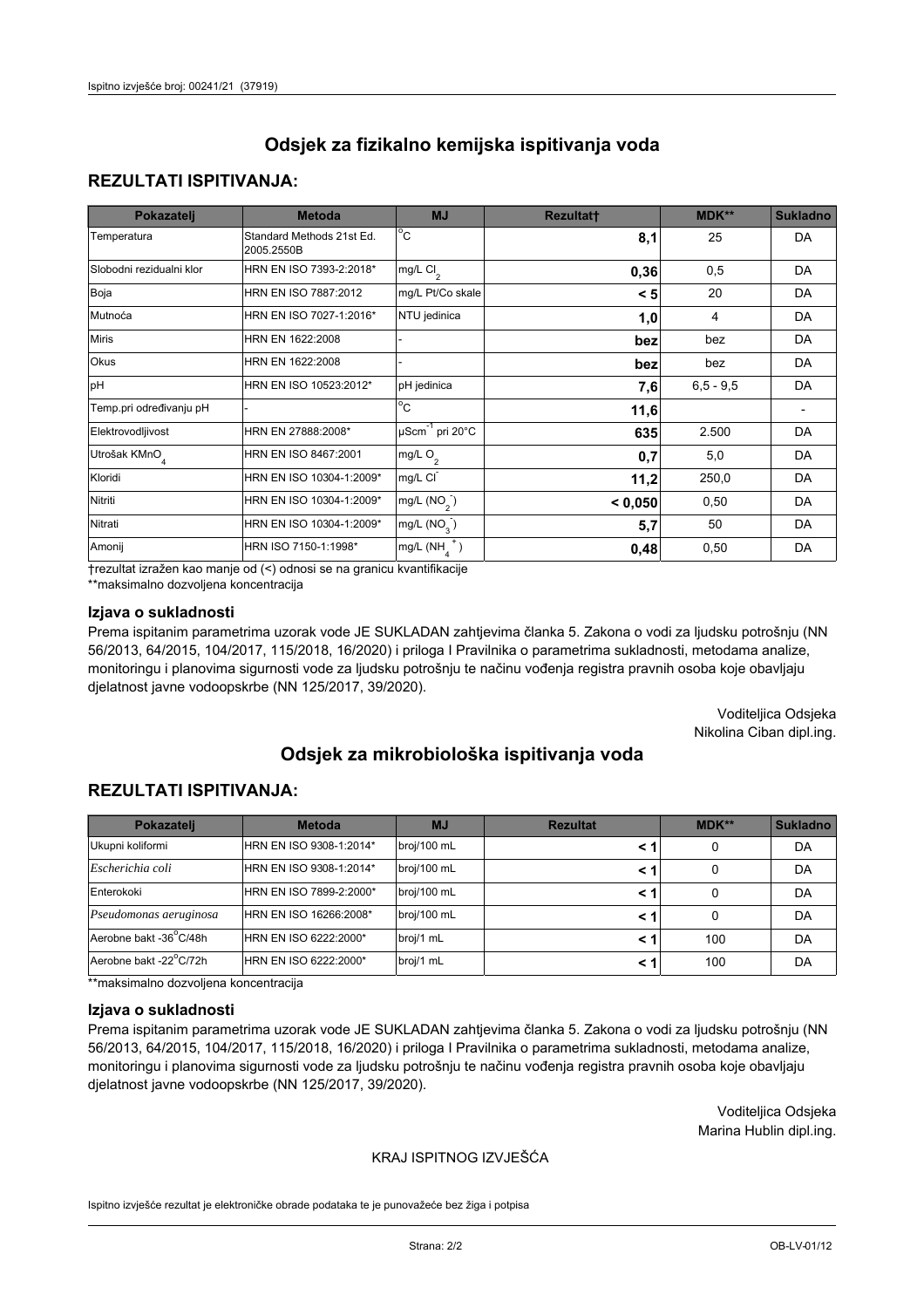



VODOOPSKRBA I ODVODNJA ZAGREBAČKE ŽUPANIJE D.O.O.-PJ VRBOVEC 10000 ZAGREB KOLEDOVČINA ULICA 1

Rakitje, 15.02.2021.

# **ISPITNO IZVJEŠĆE**

### ISPITNO IZVJEŠĆE BROJ: 00242/21 (37920)

| Naziv uzorka:<br>Vrsta uzorka:                                                  |                                                                                                                                                                                                           | VODA ZA LJUDSKU POTROŠNJU<br>Javna vodoopskrba - razvodni sustav                                             |                                                               |                                      |  |  |
|---------------------------------------------------------------------------------|-----------------------------------------------------------------------------------------------------------------------------------------------------------------------------------------------------------|--------------------------------------------------------------------------------------------------------------|---------------------------------------------------------------|--------------------------------------|--|--|
| HEO:<br>Uzorkovao:<br>Metoda<br>uzorkovanja:<br>Plan uzorkovanja: OB-LV-07/2021 | <b>Vrhovec</b>                                                                                                                                                                                            | Služba za zdravstvenu ekologiju / Marija Vrban dipl.san.ing.<br>HRN ISO 5667-5:2011*, HRN EN ISO 19458:2008* |                                                               |                                      |  |  |
| Uzorak uzorkovan<br>Vrijeme uzimanja uzorka:<br>Analiza započeta:               |                                                                                                                                                                                                           | 11.02.2021. 10:05<br>11.02.2021. 11:48                                                                       | Vrijeme dostave:<br>Analiza završena:                         | 11.02.2021.11:30<br>15.02.2021.08:24 |  |  |
| Naručitelj:                                                                     | OIB: 54189804734                                                                                                                                                                                          | KOLEDOVČINA ULICA 1, 10000 ZAGREB<br>Br. ugovora: 25-Z-UG-2020. od 21.02.2020                                | VODOOPSKRBA I ODVODNJA ZAGREBAČKE ŽUPANIJE D.O.O.- PJ VRBOVEC |                                      |  |  |
| Lokacija:                                                                       | <b>CERJE NH</b><br>Vodovodom upravlja: VODOOPSKRBA I ODVODNJA ZAGREBAČKE ŽUPANIJE D.O.O.- PJ VRBOVEC<br>KOLEDOVČINA ULICA 1, 10000 ZAGREB<br>OIB: 54189804734<br>Br. ugovora: 25-Z-UG-2020. od 21.02.2020 |                                                                                                              |                                                               |                                      |  |  |
| Oblik zahtjeva:                                                                 | Zahtjev po ugovoru                                                                                                                                                                                        |                                                                                                              |                                                               |                                      |  |  |

Sukladnost je izražena uz rezultate ispitivanja.

Rukovoditeljica Službe Marina Hublin dipl.ing.

Napomena:

- 1) Rezultati ispitivanja odnose se isključivo na ispitani uzorak odnosno zaprimljeni ukoliko je uzorkovanje izvršio naručiteli.
- 2) Ispitna izvješća se ne smiju umnožavati bez odobrenja Zavoda.
- 3) Akreditirane metode označene su zvjezdicom (\*).
- 4) Izjava o sukladnosti nije u području akreditacije.

5) Pri donošenju odluke o sukladnosti mjernih razultata s propisanim graničnim vrijednostima za akreditirane metode primjenjuje se pravilo jednostavnog prihvaćanja pri čemu se mjerna nesigurnost ne uzima u obzir, ali je dostupna na zahtjev u ispitnom laboratoriju.

6) Zavod se odriče odgovornosti za informacije dobivene od naručitelja

Služba za zdravstvenu ekologiju ovlaštena je kao službeni laboratorij za obavljanje određenih analiza vode, hrane i okolišnih uzoraka u proizvodnji hrane prema rješenju Ministarstva poljoprivrede: KLASA: UP/I-322-01/18-01/36, URBROJ: 525-10/0729-18-3

Služba za zdravstvenu ekologiju ovlaštena je kao službeni laboratorij za provođenje ispitivanja vode za ljudsku potrošnju za određene parametre prema riešenju Ministarstva zdravstva: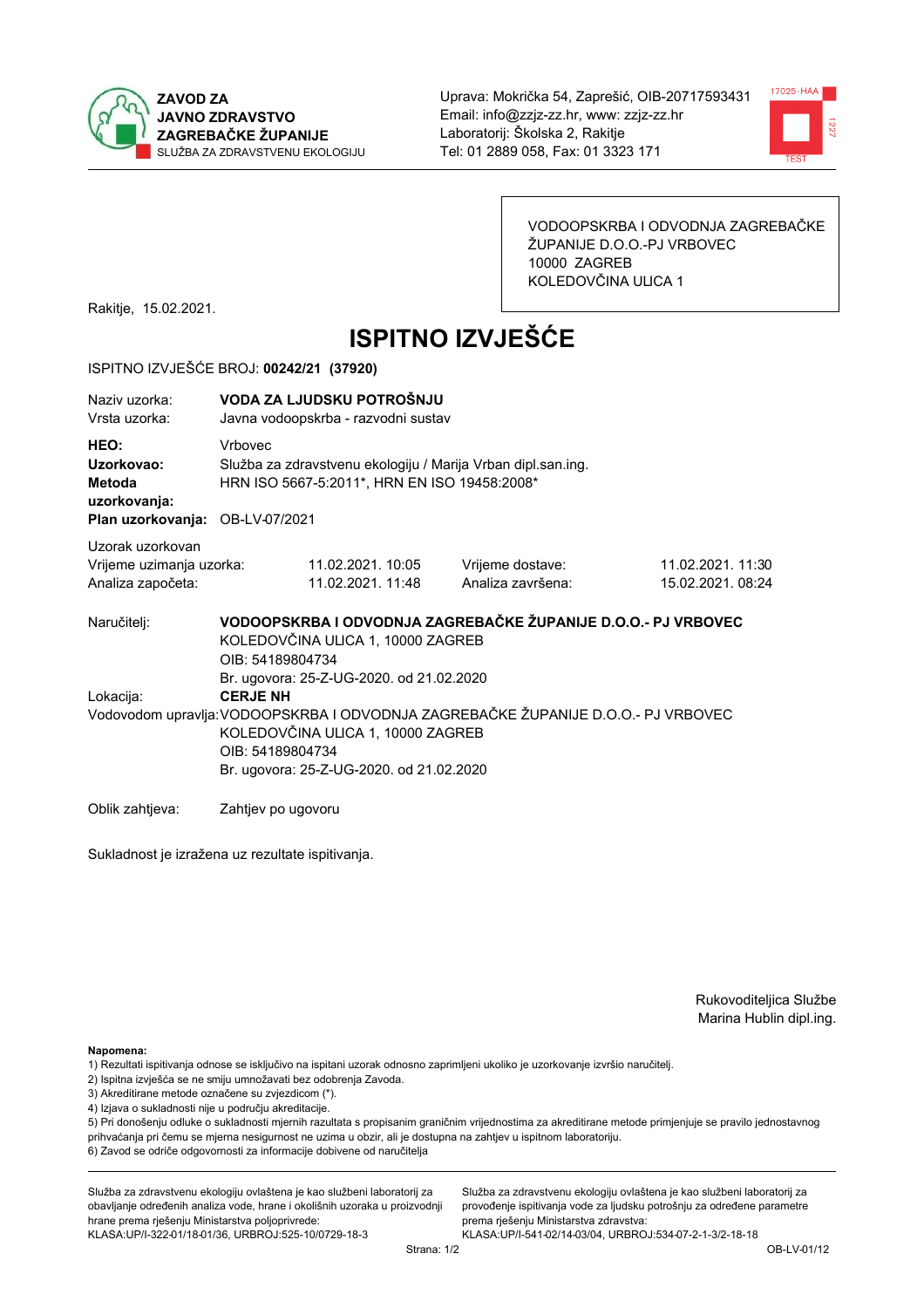## **REZULTATI ISPITIVANJA:**

| Pokazatelj                | <b>Metoda</b>                           | <b>MJ</b>                   | <b>Rezultatt</b> | MDK**       | <b>Sukladno</b> |
|---------------------------|-----------------------------------------|-----------------------------|------------------|-------------|-----------------|
| Temperatura               | Standard Methods 21st Ed.<br>2005.2550B | $^{\circ}$ C                | 7,9              | 25          | <b>DA</b>       |
| Slobodni rezidualni klor  | HRN EN ISO 7393-2:2018*                 | $mg/L$ Cl <sub>2</sub>      | 0,27             | 0,5         | DA              |
| Boja                      | HRN EN ISO 7887:2012                    | mg/L Pt/Co skale            | < 5              | 20          | DA              |
| Mutnoća                   | HRN EN ISO 7027-1:2016*                 | NTU jedinica                | 0,46             | 4           | DA              |
| <b>Miris</b>              | HRN EN 1622:2008                        |                             | bez              | bez         | DA              |
| Okus                      | HRN EN 1622:2008                        |                             | bez              | bez         | DA              |
| pH                        | HRN EN ISO 10523:2012*                  | pH jedinica                 | 7,4              | $6,5 - 9,5$ | <b>DA</b>       |
| Temp.pri određivanju pH   |                                         | $\overline{c}$              | 11,4             |             |                 |
| Elektrovodljivost         | HRN EN 27888:2008*                      | µScm <sup>-1</sup> pri 20°C | 434              | 2.500       | DA              |
| Utrošak KMnO <sub>4</sub> | HRN EN ISO 8467:2001                    | mg/L O <sub>2</sub>         | 0,5              | 5,0         | DA              |
| Kloridi                   | HRN EN ISO 10304-1:2009*                | mg/L CI                     | 11,9             | 250,0       | DA              |
| Nitriti                   | HRN EN ISO 10304-1:2009*                | mg/L $(NO2)$                | < 0,050          | 0,50        | DA              |
| Nitrati                   | HRN EN ISO 10304-1:2009*                | mg/L (NO <sub>3</sub> )     | 5,5              | 50          | DA              |
| Amonij                    | HRN ISO 7150-1:1998*                    | $mg/L(NH_A^+)$              | < 0,05           | 0,50        | DA              |

trezultat izražen kao manje od (<) odnosi se na granicu kvantifikacije

\*\*maksimalno dozvoljena koncentracija

### Izjava o sukladnosti

Prema ispitanim parametrima uzorak vode JE SUKLADAN zahtjevima članka 5. Zakona o vodi za ljudsku potrošnju (NN 56/2013, 64/2015, 104/2017, 115/2018, 16/2020) i priloga I Pravilnika o parametrima sukladnosti, metodama analize, monitoringu i planovima sigurnosti vode za ljudsku potrošnju te načinu vođenja registra pravnih osoba koje obavljaju djelatnost javne vodoopskrbe (NN 125/2017, 39/2020).

> Voditeljica Odsjeka Nikolina Ciban dipl.ing.

# Odsiek za mikrobiološka ispitivanja voda

## **REZULTATI ISPITIVANJA:**

| Pokazatelj             | <b>Metoda</b>           | <b>MJ</b>   | <b>Rezultat</b> | MDK** | <b>Sukladno</b> |
|------------------------|-------------------------|-------------|-----------------|-------|-----------------|
| Ukupni koliformi       | HRN EN ISO 9308-1:2014* | broj/100 mL |                 | 0     | DA              |
| Escherichia coli       | HRN EN ISO 9308-1:2014* | broj/100 mL | < 1             | 0     | DA              |
| Enterokoki             | HRN EN ISO 7899-2:2000* | broj/100 mL | < 1             | 0     | DA              |
| Pseudomonas aeruginosa | HRN EN ISO 16266:2008*  | broj/100 mL | < 1             | 0     | DA              |
| Aerobne bakt -36°C/48h | HRN EN ISO 6222:2000*   | broj/1 mL   |                 | 100   | DA              |
| Aerobne bakt -22°C/72h | HRN EN ISO 6222:2000*   | broj/1 mL   | < 1             | 100   | DA              |

\*\*maksimalno dozvoljena koncentracija

#### Izjava o sukladnosti

Prema ispitanim parametrima uzorak vode JE SUKLADAN zahtjevima članka 5. Zakona o vodi za ljudsku potrošnju (NN 56/2013, 64/2015, 104/2017, 115/2018, 16/2020) i priloga I Pravilnika o parametrima sukladnosti, metodama analize, monitoringu i planovima sigurnosti vode za ljudsku potrošnju te načinu vođenja registra pravnih osoba koje obavljaju djelatnost javne vodoopskrbe (NN 125/2017, 39/2020).

> Voditeljica Odsjeka Marina Hublin dipl.ing.

### KRAJ ISPITNOG IZVJEŠĆA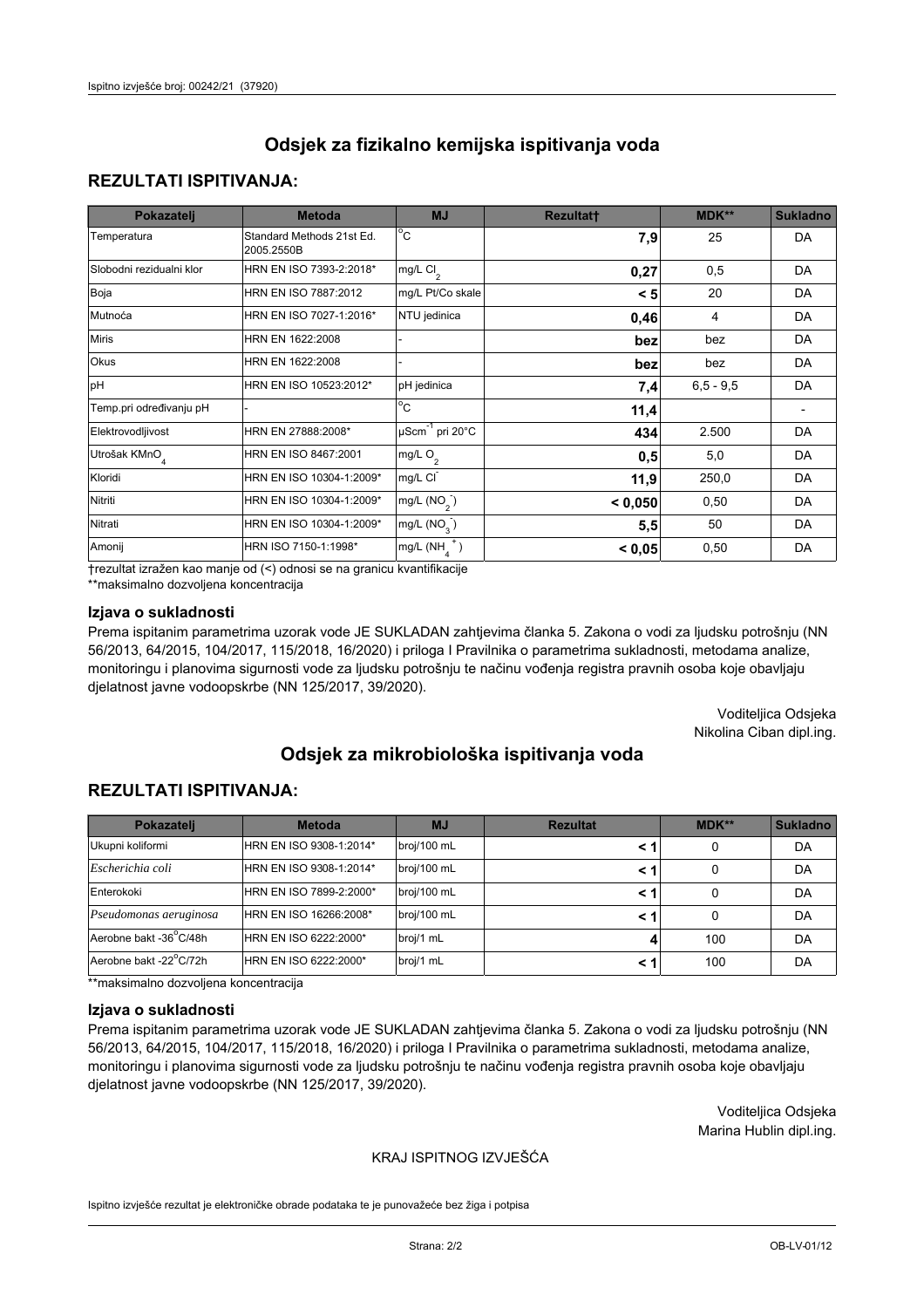



VODOOPSKRBA I ODVODNJA ZAGREBAČKE ŽUPANIJE D.O.O.-PJ VRBOVEC 10000 ZAGREB KOLEDOVČINA ULICA 1

Rakitje, 15.02.2021.

# **ISPITNO IZVJEŠĆE**

### ISPITNO IZVJEŠĆE BROJ: 00243/21 (37921)

| Naziy uzorka:<br>Vrsta uzorka:                                                  |                    | VODA ZA LJUDSKU POTROŠNJU<br>Javna vodoopskrba - razvodni sustav                                             |                                                                                   |                                       |  |  |
|---------------------------------------------------------------------------------|--------------------|--------------------------------------------------------------------------------------------------------------|-----------------------------------------------------------------------------------|---------------------------------------|--|--|
| HEO:<br>Uzorkovao:<br>Metoda<br>uzorkovanja:<br>Plan uzorkovanja: OB-LV-07/2021 | <b>Vrhovec</b>     | Služba za zdravstvenu ekologiju / Marija Vrban dipl.san.ing.<br>HRN ISO 5667-5:2011*, HRN EN ISO 19458:2008* |                                                                                   |                                       |  |  |
|                                                                                 |                    |                                                                                                              |                                                                                   |                                       |  |  |
| Uzorak uzorkovan<br>Vrijeme uzimanja uzorka:<br>Analiza započeta:               |                    | 11.02.2021. 10:15<br>11.02.2021. 11:48                                                                       | Vrijeme dostave:<br>Analiza završena:                                             | 11.02.2021. 11:30<br>15.02.2021.08:24 |  |  |
| Naručitelj:                                                                     | OIB: 54189804734   | KOLEDOVČINA ULICA 1, 10000 ZAGREB<br>Br. ugovora: 25-Z-UG-2020. od 21.02.2020                                | VODOOPSKRBA I ODVODNJA ZAGREBAČKE ŽUPANIJE D.O.O.- PJ VRBOVEC                     |                                       |  |  |
| Lokacija:                                                                       | OIB: 54189804734   | PH VRBOVEC, CENTAR<br>KOLEDOVČINA ULICA 1, 10000 ZAGREB<br>Br. ugovora: 25-Z-UG-2020. od 21.02.2020          | Vodovodom upravlja: VODOOPSKRBA I ODVODNJA ZAGREBAČKE ŽUPANIJE D.O.O.- PJ VRBOVEC |                                       |  |  |
| Oblik zahtieva:                                                                 | Zahtjev po ugovoru |                                                                                                              |                                                                                   |                                       |  |  |

Sukladnost je izražena uz rezultate ispitivanja.

Rukovoditeljica Službe Marina Hublin dipl.ing.

Napomena:

- 1) Rezultati ispitivanja odnose se isključivo na ispitani uzorak odnosno zaprimljeni ukoliko je uzorkovanje izvršio naručiteli.
- 2) Ispitna izvješća se ne smiju umnožavati bez odobrenja Zavoda.
- 3) Akreditirane metode označene su zvjezdicom (\*).
- 4) Izjava o sukladnosti nije u području akreditacije.

5) Pri donošenju odluke o sukladnosti mjernih razultata s propisanim graničnim vrijednostima za akreditirane metode primjenjuje se pravilo jednostavnog prihvaćanja pri čemu se mjerna nesigurnost ne uzima u obzir, ali je dostupna na zahtjev u ispitnom laboratoriju.

6) Zavod se odriče odgovornosti za informacije dobivene od naručitelja

Služba za zdravstvenu ekologiju ovlaštena je kao službeni laboratorij za obavljanje određenih analiza vode, hrane i okolišnih uzoraka u proizvodnji hrane prema rješenju Ministarstva poljoprivrede: KLASA: UP/I-322-01/18-01/36, URBROJ: 525-10/0729-18-3

Služba za zdravstvenu ekologiju ovlaštena je kao službeni laboratorij za provođenje ispitivanja vode za ljudsku potrošnju za određene parametre prema riešenju Ministarstva zdravstva: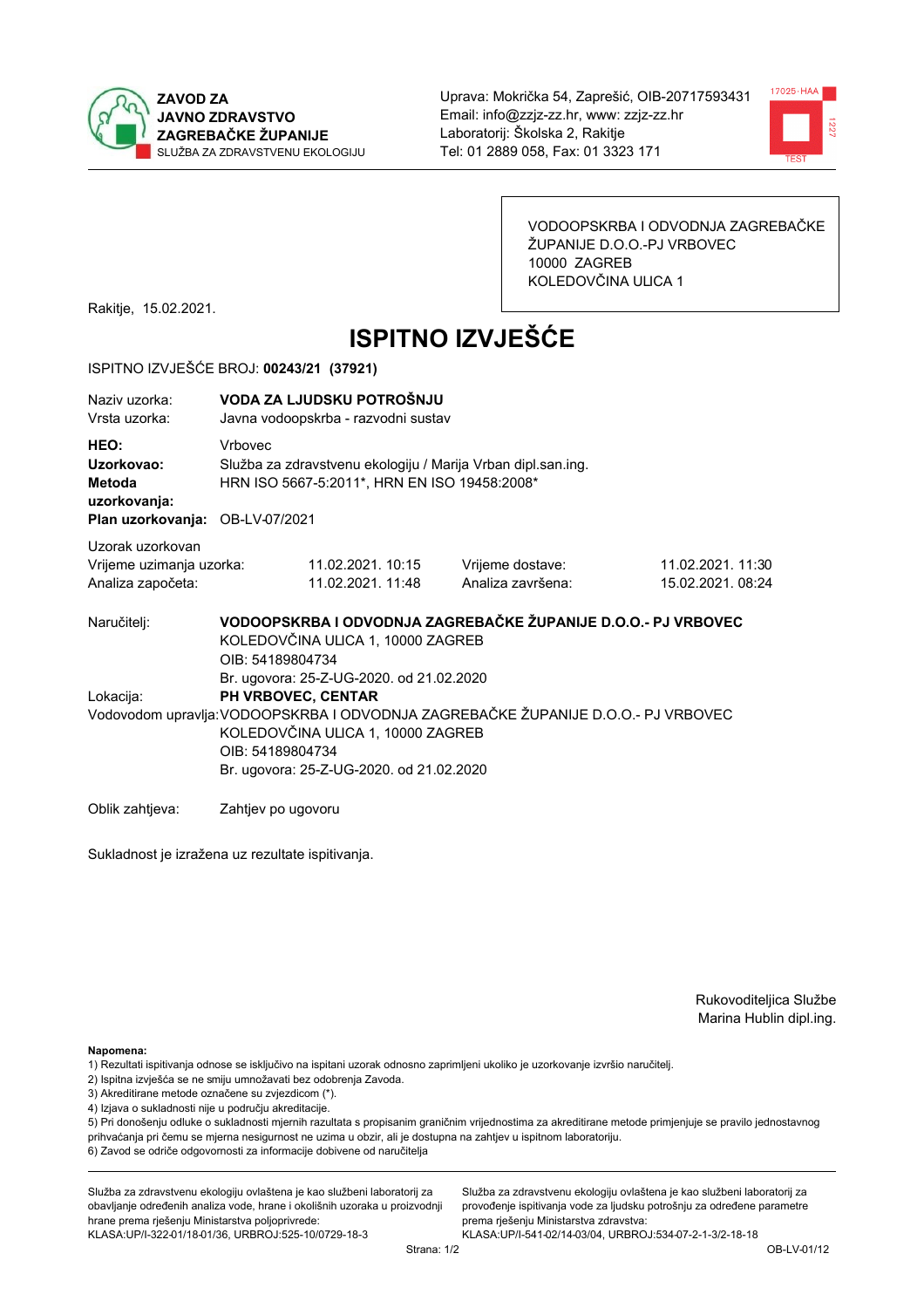### **REZULTATI ISPITIVANJA:**

| Pokazatelj                | <b>Metoda</b>                           | <b>MJ</b>                        | <b>Rezultatt</b> | MDK**       | <b>Sukladno</b> |
|---------------------------|-----------------------------------------|----------------------------------|------------------|-------------|-----------------|
| Temperatura               | Standard Methods 21st Ed.<br>2005.2550B | $^{\circ}$ C                     | 9,5              | 25          | <b>DA</b>       |
| Slobodni rezidualni klor  | HRN EN ISO 7393-2:2018*                 | mg/L $Cl2$                       | 0,23             | 0,5         | <b>DA</b>       |
| Boja                      | HRN EN ISO 7887:2012                    | mg/L Pt/Co skale                 | < 5              | 20          | <b>DA</b>       |
| Mutnoća                   | HRN EN ISO 7027-1:2016*                 | NTU jedinica                     | 0,28             | 4           | DA              |
| <b>Miris</b>              | HRN EN 1622:2008                        |                                  | bez              | bez         | DA              |
| Okus                      | HRN EN 1622:2008                        |                                  | bez              | bez         | DA              |
| pH                        | HRN EN ISO 10523:2012*                  | pH jedinica                      | 7,6              | $6,5 - 9,5$ | <b>DA</b>       |
| Temp.pri određivanju pH   |                                         | $\overline{c}$                   | 12,7             |             |                 |
| Elektrovodljivost         | HRN EN 27888:2008*                      | $\mu$ Scm <sup>-1</sup> pri 20°C | 653              | 2.500       | DA              |
| Utrošak KMnO <sub>4</sub> | HRN EN ISO 8467:2001                    | mg/L O <sub>2</sub>              | 0,7              | 5,0         | <b>DA</b>       |
| Kloridi                   | HRN EN ISO 10304-1:2009*                | mg/L CI                          | 11,3             | 250,0       | DA              |
| Nitriti                   | HRN EN ISO 10304-1:2009*                | mg/L (NO <sub>2</sub> )          | < 0.050          | 0,50        | <b>DA</b>       |
| Nitrati                   | HRN EN ISO 10304-1:2009*                | mg/L $(NO3)$                     | 5,9              | 50          | DA              |
| Amonij                    | HRN ISO 7150-1:1998*                    | mg/L $(NH_A^+)$                  | 0,41             | 0,50        | DA              |

trezultat izražen kao manje od (<) odnosi se na granicu kvantifikacije

\*\*maksimalno dozvoljena koncentracija

### Izjava o sukladnosti

Prema ispitanim parametrima uzorak vode JE SUKLADAN zahtjevima članka 5. Zakona o vodi za ljudsku potrošnju (NN 56/2013, 64/2015, 104/2017, 115/2018, 16/2020) i priloga I Pravilnika o parametrima sukladnosti, metodama analize, monitoringu i planovima sigurnosti vode za ljudsku potrošnju te načinu vođenja registra pravnih osoba koje obavljaju djelatnost javne vodoopskrbe (NN 125/2017, 39/2020).

> Voditeljica Odsjeka Nikolina Ciban dipl.ing.

## Odsiek za mikrobiološka ispitivanja voda

### **REZULTATI ISPITIVANJA:**

| Pokazatelj             | <b>Metoda</b>           | <b>MJ</b>   | <b>Rezultat</b> | $MDK**$ | <b>Sukladno</b> |
|------------------------|-------------------------|-------------|-----------------|---------|-----------------|
| Ukupni koliformi       | HRN EN ISO 9308-1:2014* | broj/100 mL | < 1             | 0       | DA              |
| Escherichia coli       | HRN EN ISO 9308-1:2014* | broj/100 mL | < 1             | 0       | DA              |
| Enterokoki             | HRN EN ISO 7899-2:2000* | broj/100 mL | < 1             |         | DA              |
| Pseudomonas aeruginosa | HRN EN ISO 16266:2008*  | broj/100 mL | < 1             | 0       | DA              |
| Aerobne bakt -36°C/48h | HRN EN ISO 6222:2000*   | broj/1 mL   | < 1             | 100     | DA              |
| Aerobne bakt -22°C/72h | HRN EN ISO 6222:2000*   | broj/1 mL   |                 | 100     | DA              |

\*\*maksimalno dozvoljena koncentracija

#### Izjava o sukladnosti

Prema ispitanim parametrima uzorak vode JE SUKLADAN zahtjevima članka 5. Zakona o vodi za ljudsku potrošnju (NN 56/2013, 64/2015, 104/2017, 115/2018, 16/2020) i priloga I Pravilnika o parametrima sukladnosti, metodama analize, monitoringu i planovima sigurnosti vode za ljudsku potrošnju te načinu vođenja registra pravnih osoba koje obavljaju djelatnost javne vodoopskrbe (NN 125/2017, 39/2020).

> Voditeljica Odsjeka Marina Hublin dipl.ing.

### KRAJ ISPITNOG IZVJEŠĆA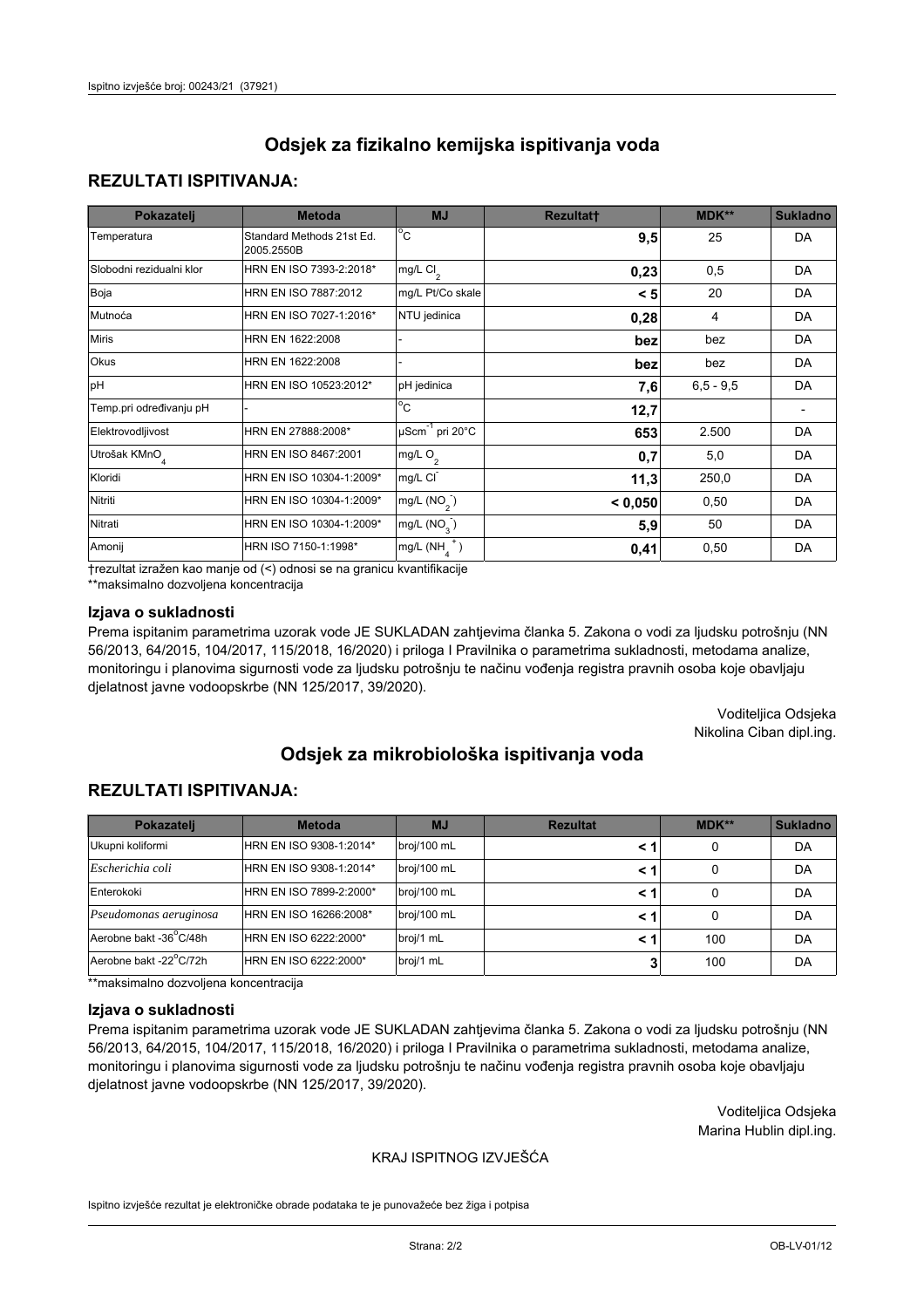



VODOOPSKRBA I ODVODNJA ZAGREBAČKE ŽUPANIJE D.O.O.-PJ VRBOVEC 10000 ZAGREB KOLEDOVČINA ULICA 1

Rakitje, 15.02.2021.

# **ISPITNO IZVJEŠĆE**

### ISPITNO IZVJEŠĆE BROJ: 00244/21 (37922)

| Naziv uzorka:<br>Vrsta uzorka:                                                  | VODA ZA LJUDSKU POTROŠNJU<br>Javna vodoopskrba - razvodni sustav |                                                                                                              |                                                                                   |                                      |  |  |
|---------------------------------------------------------------------------------|------------------------------------------------------------------|--------------------------------------------------------------------------------------------------------------|-----------------------------------------------------------------------------------|--------------------------------------|--|--|
| HEO:<br>Uzorkovao:<br>Metoda<br>uzorkovanja:<br>Plan uzorkovanja: OB-LV-07/2021 | <b>Vrhovec</b>                                                   | Služba za zdravstvenu ekologiju / Marija Vrban dipl.san.ing.<br>HRN ISO 5667-5:2011*, HRN EN ISO 19458:2008* |                                                                                   |                                      |  |  |
|                                                                                 |                                                                  |                                                                                                              |                                                                                   |                                      |  |  |
| Uzorak uzorkovan<br>Vrijeme uzimanja uzorka:<br>Analiza započeta:               |                                                                  | 11.02.2021. 10:30<br>11.02.2021. 11:48                                                                       | Vrijeme dostave:<br>Analiza završena:                                             | 11.02.2021.11:30<br>15.02.2021.08:24 |  |  |
| Naručitelj:                                                                     | OIB: 54189804734                                                 | KOLEDOVČINA ULICA 1, 10000 ZAGREB                                                                            | VODOOPSKRBA I ODVODNJA ZAGREBAČKE ŽUPANIJE D.O.O.- PJ VRBOVEC                     |                                      |  |  |
| Lokacija:                                                                       | RAKOVEC, OPĆINA, NH                                              | Br. ugovora: 25-Z-UG-2020. od 21.02.2020                                                                     |                                                                                   |                                      |  |  |
|                                                                                 | OIB: 54189804734                                                 | KOLEDOVČINA ULICA 1, 10000 ZAGREB<br>Br. ugovora: 25-Z-UG-2020. od 21.02.2020                                | Vodovodom upravlja: VODOOPSKRBA I ODVODNJA ZAGREBAČKE ŽUPANIJE D.O.O.- PJ VRBOVEC |                                      |  |  |
| Oblik zahtjeva:                                                                 | Zahtjev po ugovoru                                               |                                                                                                              |                                                                                   |                                      |  |  |

Sukladnost je izražena uz rezultate ispitivanja.

Rukovoditeljica Službe Marina Hublin dipl.ing.

Napomena:

- 1) Rezultati ispitivanja odnose se isključivo na ispitani uzorak odnosno zaprimljeni ukoliko je uzorkovanje izvršio naručiteli.
- 2) Ispitna izvješća se ne smiju umnožavati bez odobrenja Zavoda.
- 3) Akreditirane metode označene su zvjezdicom (\*).
- 4) Izjava o sukladnosti nije u području akreditacije.

5) Pri donošenju odluke o sukladnosti mjernih razultata s propisanim graničnim vrijednostima za akreditirane metode primjenjuje se pravilo jednostavnog prihvaćanja pri čemu se mjerna nesigurnost ne uzima u obzir, ali je dostupna na zahtjev u ispitnom laboratoriju.

6) Zavod se odriče odgovornosti za informacije dobivene od naručitelja

Služba za zdravstvenu ekologiju ovlaštena je kao službeni laboratorij za obavljanje određenih analiza vode, hrane i okolišnih uzoraka u proizvodnji hrane prema rješenju Ministarstva poljoprivrede: KLASA: UP/I-322-01/18-01/36, URBROJ: 525-10/0729-18-3

Služba za zdravstvenu ekologiju ovlaštena je kao službeni laboratorij za provođenje ispitivanja vode za ljudsku potrošnju za određene parametre prema riešenju Ministarstva zdravstva: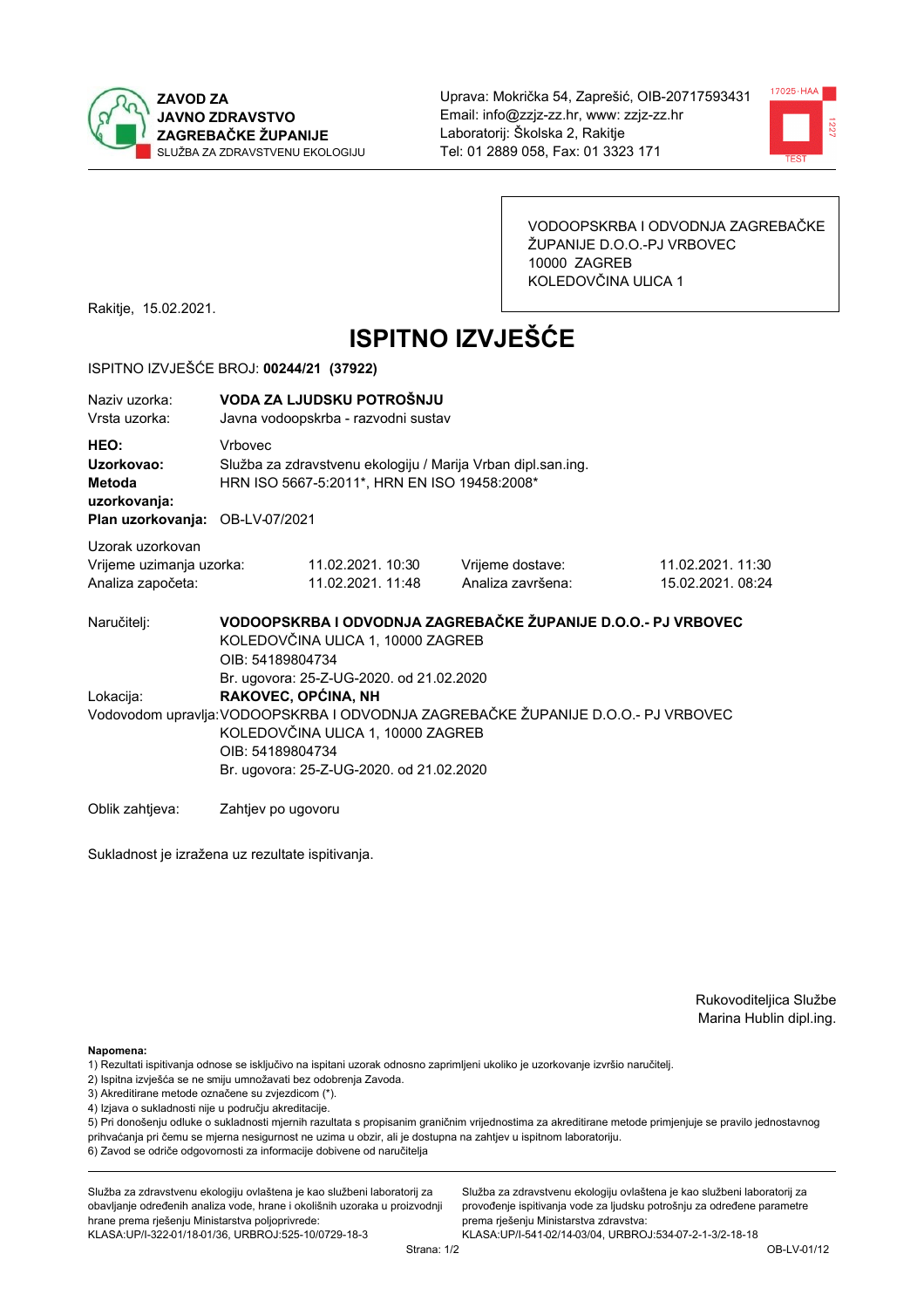## **REZULTATI ISPITIVANJA:**

| Pokazatelj                | <b>Metoda</b>                           | <b>MJ</b>                   | <b>Rezultatt</b> | MDK**       | <b>Sukladno</b> |
|---------------------------|-----------------------------------------|-----------------------------|------------------|-------------|-----------------|
| Temperatura               | Standard Methods 21st Ed.<br>2005.2550B | $^{\circ}$ C                | 7,3              | 25          | <b>DA</b>       |
| Slobodni rezidualni klor  | HRN EN ISO 7393-2:2018*                 | $mg/L$ Cl <sub>2</sub>      | 0,20             | 0,5         | DA              |
| Boja                      | HRN EN ISO 7887:2012                    | mg/L Pt/Co skale            | < 5              | 20          | DA              |
| Mutnoća                   | HRN EN ISO 7027-1:2016*                 | NTU jedinica                | 0,25             | 4           | DA              |
| <b>Miris</b>              | HRN EN 1622:2008                        |                             | bez              | bez         | DA              |
| Okus                      | HRN EN 1622:2008                        |                             | bez              | bez         | DA              |
| pH                        | HRN EN ISO 10523:2012*                  | pH jedinica                 | 7,4              | $6,5 - 9,5$ | <b>DA</b>       |
| Temp.pri određivanju pH   |                                         | $\overline{c}$              | 12,6             |             |                 |
| Elektrovodljivost         | HRN EN 27888:2008*                      | µScm <sup>-1</sup> pri 20°C | 433              | 2.500       | DA              |
| Utrošak KMnO <sub>4</sub> | HRN EN ISO 8467:2001                    | mg/L O <sub>2</sub>         | 0,5              | 5,0         | DA              |
| Kloridi                   | HRN EN ISO 10304-1:2009*                | mg/L CI                     | 11,8             | 250,0       | DA              |
| Nitriti                   | HRN EN ISO 10304-1:2009*                | mg/L $(NO2)$                | < 0,050          | 0,50        | DA              |
| Nitrati                   | HRN EN ISO 10304-1:2009*                | mg/L (NO <sub>3</sub> )     | 5,4              | 50          | DA              |
| Amonij                    | HRN ISO 7150-1:1998*                    | $mg/L(NH_A^+)$              | < 0,05           | 0,50        | DA              |

trezultat izražen kao manje od (<) odnosi se na granicu kvantifikacije

\*\*maksimalno dozvoljena koncentracija

### Izjava o sukladnosti

Prema ispitanim parametrima uzorak vode JE SUKLADAN zahtjevima članka 5. Zakona o vodi za ljudsku potrošnju (NN 56/2013, 64/2015, 104/2017, 115/2018, 16/2020) i priloga I Pravilnika o parametrima sukladnosti, metodama analize, monitoringu i planovima sigurnosti vode za ljudsku potrošnju te načinu vođenja registra pravnih osoba koje obavljaju djelatnost javne vodoopskrbe (NN 125/2017, 39/2020).

> Voditeljica Odsjeka Nikolina Ciban dipl.ing.

# Odsiek za mikrobiološka ispitivanja voda

## **REZULTATI ISPITIVANJA:**

| Pokazatelj             | <b>Metoda</b>           | <b>MJ</b>   | <b>Rezultat</b> | MDK** | Sukladno |
|------------------------|-------------------------|-------------|-----------------|-------|----------|
| Ukupni koliformi       | HRN EN ISO 9308-1:2014* | broj/100 mL |                 | 0     | DA       |
| Escherichia coli       | HRN EN ISO 9308-1:2014* | broj/100 mL | < 1             | 0     | DA       |
| Enterokoki             | HRN EN ISO 7899-2:2000* | broj/100 mL | < 1             | 0     | DA       |
| Pseudomonas aeruginosa | HRN EN ISO 16266:2008*  | broj/100 mL | < 1             | 0     | DA       |
| Aerobne bakt -36°C/48h | HRN EN ISO 6222:2000*   | broj/1 mL   | < 1             | 100   | DA       |
| Aerobne bakt -22°C/72h | HRN EN ISO 6222:2000*   | broj/1 mL   | < 1             | 100   | DA       |

\*\*maksimalno dozvoljena koncentracija

#### Izjava o sukladnosti

Prema ispitanim parametrima uzorak vode JE SUKLADAN zahtjevima članka 5. Zakona o vodi za ljudsku potrošnju (NN 56/2013, 64/2015, 104/2017, 115/2018, 16/2020) i priloga I Pravilnika o parametrima sukladnosti, metodama analize, monitoringu i planovima sigurnosti vode za ljudsku potrošnju te načinu vođenja registra pravnih osoba koje obavljaju djelatnost javne vodoopskrbe (NN 125/2017, 39/2020).

> Voditeljica Odsjeka Marina Hublin dipl.ing.

### KRAJ ISPITNOG IZVJEŠĆA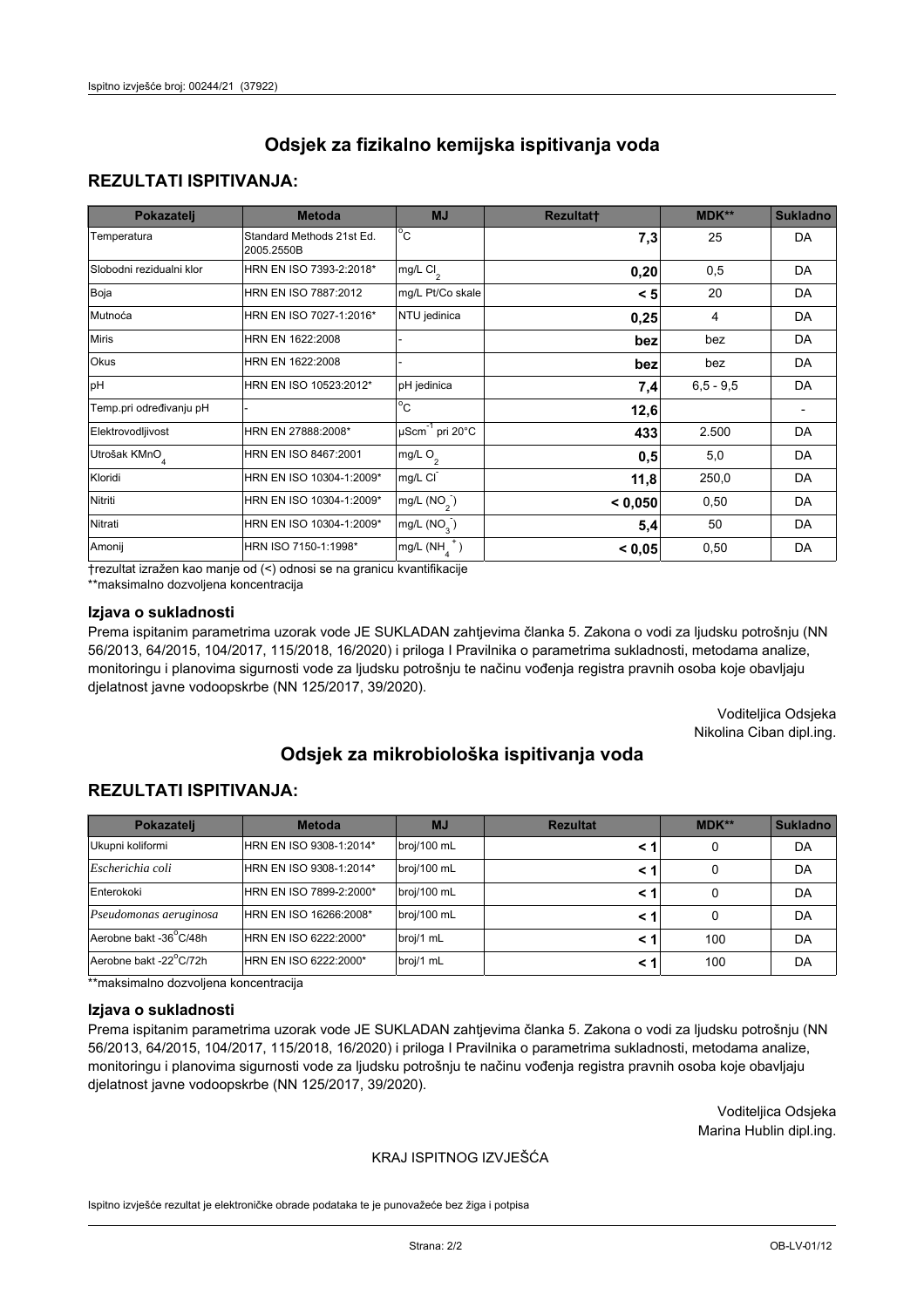



VODOOPSKRBA I ODVODNJA ZAGREBAČKE ŽUPANIJE D.O.O.-PJ VRBOVEC 10000 ZAGREB KOLEDOVČINA ULICA 1

Rakitje, 15.02.2021.

# **ISPITNO IZVJEŠĆE**

### ISPITNO IZVJEŠĆE BROJ: 00245/21 (37923)

| Naziv uzorka:<br>Vrsta uzorka:                                                  | VODA ZA LJUDSKU POTROŠNJU<br>Javna vodoopskrba - razvodni sustav                                                                                                                                              |                                        |                                       |                                       |  |  |  |
|---------------------------------------------------------------------------------|---------------------------------------------------------------------------------------------------------------------------------------------------------------------------------------------------------------|----------------------------------------|---------------------------------------|---------------------------------------|--|--|--|
| HEO:<br>Uzorkovao:<br>Metoda<br>uzorkovanja:<br>Plan uzorkovanja: OB-LV-07/2021 | <b>Vrhovec</b><br>Služba za zdravstvenu ekologiju / Marija Vrban dipl.san.ing.<br>HRN ISO 5667-5:2011*, HRN EN ISO 19458:2008*                                                                                |                                        |                                       |                                       |  |  |  |
| Uzorak uzorkovan<br>Vrijeme uzimanja uzorka:<br>Analiza započeta:               |                                                                                                                                                                                                               | 11.02.2021. 10:45<br>11.02.2021. 11:48 | Vrijeme dostave:<br>Analiza završena: | 11.02.2021. 11:30<br>15.02.2021.08:24 |  |  |  |
| Naručitelj:                                                                     | VODOOPSKRBA I ODVODNJA ZAGREBAČKE ŽUPANIJE D.O.O.- PJ VRBOVEC<br>KOLEDOVČINA ULICA 1, 10000 ZAGREB<br>OIB: 54189804734<br>Br. ugovora: 25-Z-UG-2020. od 21.02.2020                                            |                                        |                                       |                                       |  |  |  |
| Lokacija:                                                                       | <b>BANIČEVEC NH</b><br>Vodovodom upravlja: VODOOPSKRBA I ODVODNJA ZAGREBAČKE ŽUPANIJE D.O.O.- PJ VRBOVEC<br>KOLEDOVČINA ULICA 1, 10000 ZAGREB<br>OIB: 54189804734<br>Br. ugovora: 25-Z-UG-2020. od 21.02.2020 |                                        |                                       |                                       |  |  |  |
| Oblik zahtieva:                                                                 | Zahtjev po ugovoru                                                                                                                                                                                            |                                        |                                       |                                       |  |  |  |

Sukladnost je izražena uz rezultate ispitivanja.

Rukovoditeljica Službe Marina Hublin dipl.ing.

Napomena:

- 2) Ispitna izvješća se ne smiju umnožavati bez odobrenja Zavoda.
- 3) Akreditirane metode označene su zvjezdicom (\*).
- 4) Izjava o sukladnosti nije u području akreditacije.

5) Pri donošenju odluke o sukladnosti mjernih razultata s propisanim graničnim vrijednostima za akreditirane metode primjenjuje se pravilo jednostavnog prihvaćanja pri čemu se mjerna nesigurnost ne uzima u obzir, ali je dostupna na zahtjev u ispitnom laboratoriju.

6) Zavod se odriče odgovornosti za informacije dobivene od naručitelja

Služba za zdravstvenu ekologiju ovlaštena je kao službeni laboratorij za obavljanje određenih analiza vode, hrane i okolišnih uzoraka u proizvodnji hrane prema rješenju Ministarstva poljoprivrede: KLASA: UP/I-322-01/18-01/36, URBROJ: 525-10/0729-18-3

Služba za zdravstvenu ekologiju ovlaštena je kao službeni laboratorij za provođenje ispitivanja vode za ljudsku potrošnju za određene parametre prema riešenju Ministarstva zdravstva:

<sup>1)</sup> Rezultati ispitivanja odnose se isključivo na ispitani uzorak odnosno zaprimljeni ukoliko je uzorkovanje izvršio naručiteli.